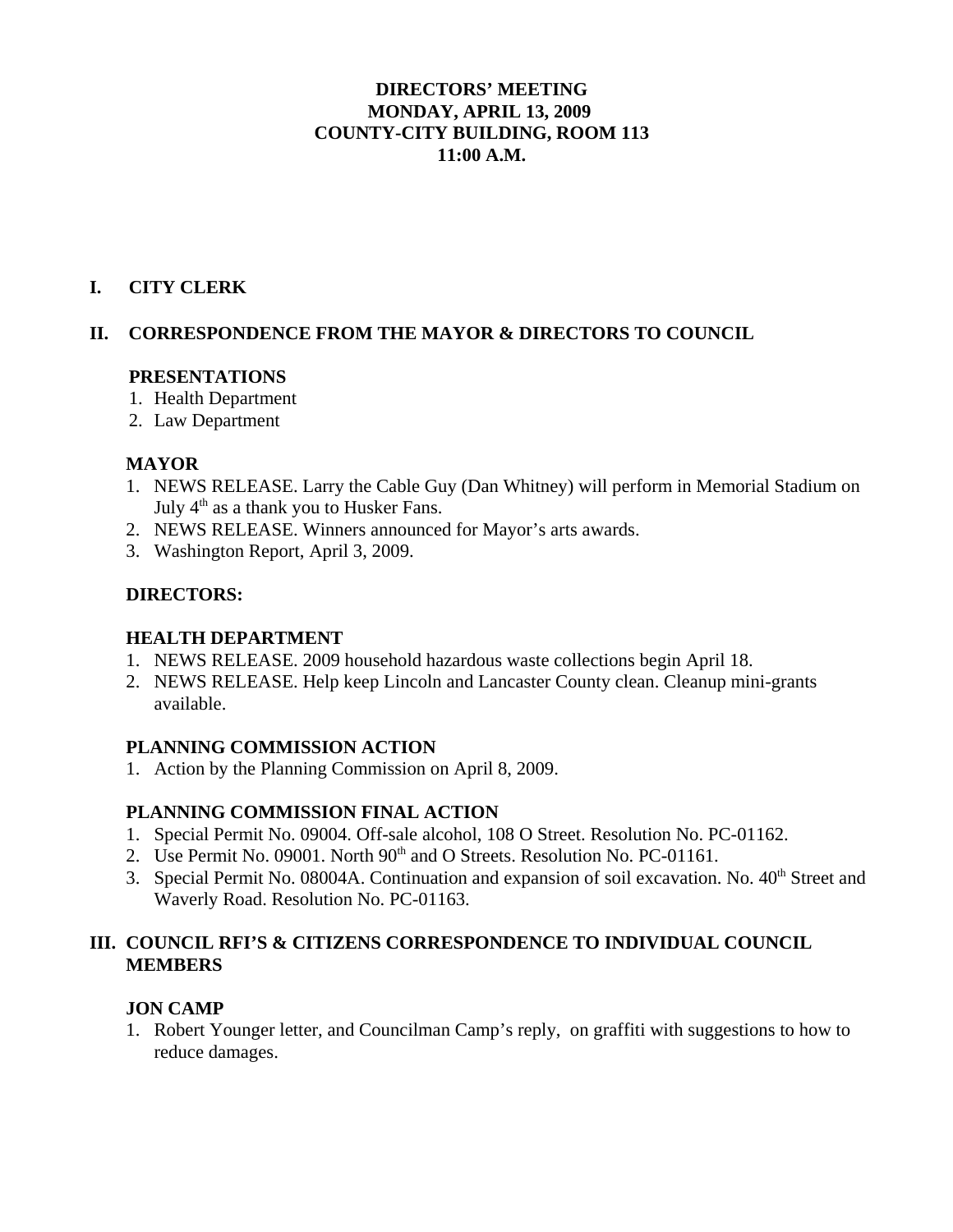# **ROBIN ESCHLIMAN**

1. Request to Fred Hoke, Building & Safety Director - RE: Assist the neighborhoods with problems such as graffiti, snow removal, etc. (RFI#20 - 04/09/09)

# **IV. CORRESPONDENCE FROM CITIZENS TO COUNCIL**

- 1. Email from Jennifer French. Grew up close to South Branch Library and used frequently. Closing the Library now would be a giant loss for children in the area.
- 2. Email from Mike and Ann Schlick, South Central Unified #5**.** While attending FFA event at Pershing, three vans towed costing \$100 per van. Does Lincoln want to host events? Maybe events should be held in central Nebraska if this is the way Lincoln treats people who attend.
- 3. Email from Jennifer L. Sommars-Link. The South Branch Library most certainly should not be closed. A library is a necessity for a neighborhood with many children and famiies in the middle class range.
- 4. Email from Leslie Tien. Asking that South Branch Library not be closed. We do pay taxes for these kinds of services and there is a real need for small neighborhood libraries.
- 5. Email from Janee Gagner-Wilcox. Keep the South Street Library open. It is a very important fixture in the neighborhood.
- 6. Email from Jeanette Fangmeyer. Had planned on attending the Uncle Sam Jam this year but now it will be on July  $3<sup>rd</sup>$  for a one time event geared to an adult audience. Keep on July  $4<sup>th</sup>$  and move to Holmes Lake. Lincoln will not know how many families take July  $4<sup>th</sup>$  spending to smaller surrounding towns because of the event being moved to July 3<sup>rd</sup>.
- 7. "NSAA Volleyball Decision Disappointing" statement from Wendy Birdsall, President of Lincoln Chamber of Commerce.
- 8. Email from Terry Kreifels, Action Plumbing and Heating, Inc. President. Consider approving the proposed plumbing permit fee increase to allow the plumbing inspection department to be properly funded.
- 9. Email from Julie Brittenham. Keep the South Branch Library open. The library is an integral part of this neighborhood with a mix of people, incomes and services. Very important to the children in the area.
- 10. Letter from the Lincoln Association of Plumbing-Heating-Cooling contractors, Mr. David E. Reiber, President. Proposed increased fee schedule will provide funds to maintain the level of service to Lincoln plumbing contractors. (Letter delivered to Council Members on 04/06/09 before formal meeting)
- 11. Letter from Wade Misko. Keep the South Branch Library open. Lincoln seems to have budgets, which will likely balloon, for projects still in the blueprint stage but not for an existing entity with budget needs clearly defined.
- 12. Resolution of Cotner Center Condominium Association of Co-Owners, Inc. Acting upon the wishes and behalf of all Cotner Center Condominium residents request Lincoln allow of allotment of monies to keep the Bethany Library open now and into the foreseeable future.
- 13. InterLinc correspondence from Janelle Hotovy. How sad the Mayor has chosen not to celebrate the  $4<sup>th</sup>$  of July on the  $4<sup>th</sup>$ . The family fun is at Oak Lake.
- 14. InterLinc correspondence from Kelsi Gunderson. Appalled the City would change the July  $4<sup>th</sup>$ day-long celebration for a non-family friendly comedian to use Memorial Stadium.

# **V. ADJOURNMENT**

W:\FILES\CITYCOUN\WP\DA041309.wpdmmm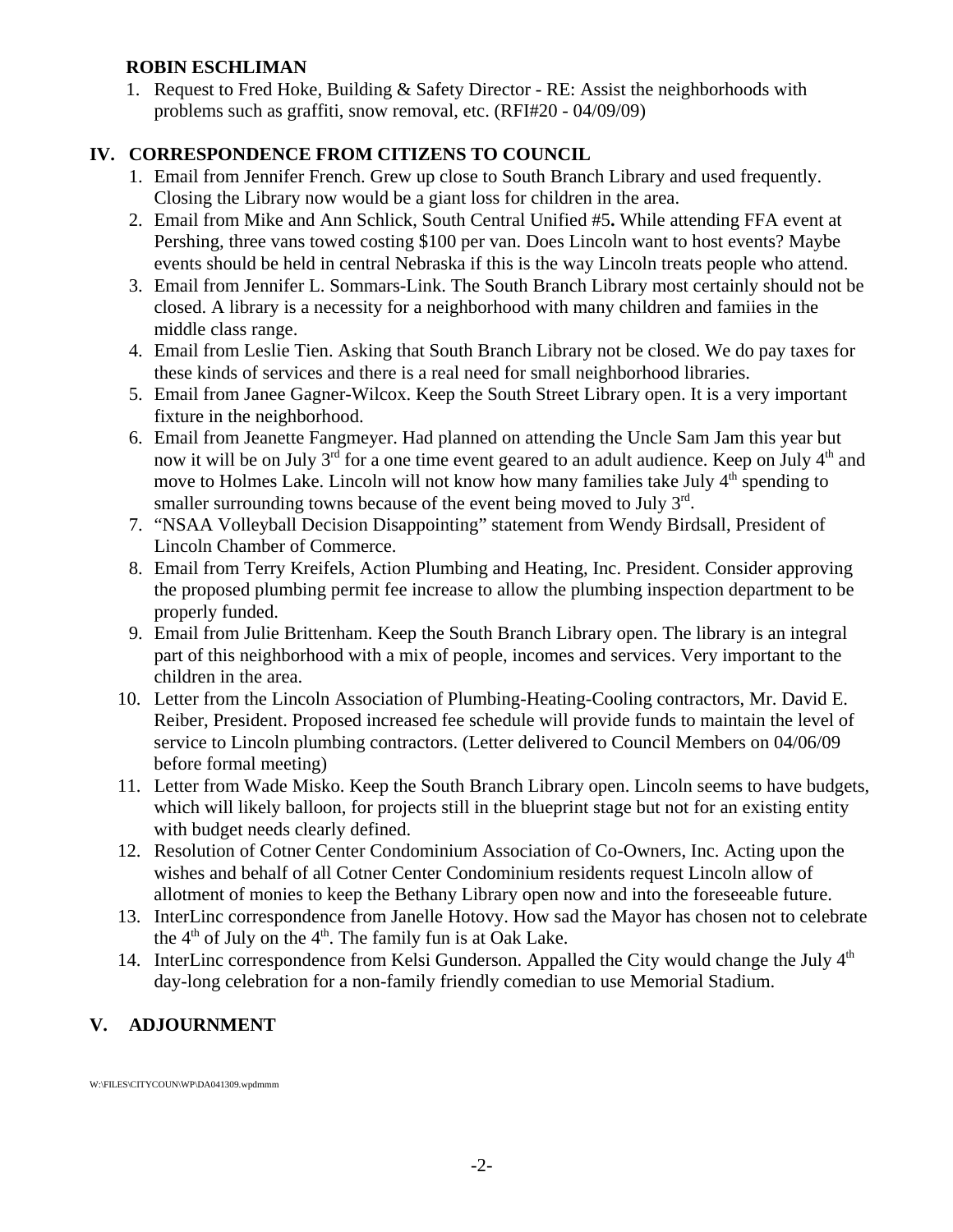### **DIRECTORS' MEETING MINUTES MONDAY, APRIL 13, 2009 11:00 a.m. COUNTY/CITY BUILDING CONFERENCE ROOM 113**

**Council Members Present:** Robin Eschliman, Chair; Doug Emery, Vice-Chair; Ken Svoboda, Dan Marvin, John Spatz (left at 11:55 a.m.), Jon Camp (left at 11:50 a.m.); **Absent:** Jonathan Cook

**Others Present:** Rick Hoppe, Mayor's Office; Deputy City Clerk Teresa Meier; John Hendry, City Attorney; Bruce Dart, Health Director; and Tammy Grammer, City Council Secretary

Ms. Eschliman opened the meeting at 11:03 a.m.

Location Announcement of the Nebraska Open Meetings Act: A Copy of the Nebraska Open Meetings Act is Located on the Wall at the Rear of this Room.

### **I. CITY CLERK -**

City Clerk Joan Ross stated on their Agenda today, Items 11 through 14 will be called together. *[#11, Application of JTK, LLC dba JTK Cuisine & Cocktails for a Class C liquor license at 201 N. 7th Street.; #12, Manager application of Jason T. Kuhr for JTK, LLC dba JK Cuisine & Cocktails at 201 N. 7th Street.; #13, Application of Kuhr Mohr LLC dba Main Street Café for a Class I and K Catering liquor license at 1325 O Street.; and #14, Manager application of Jason T. Kuhr for Kuhr LLC dba Main Street Café at 1325 O Street.]*

Items 15 & 16 will be called together. *[#15, Application of Metro Food Mart Inc. dba Leon's Food Mart for a Class C liquor license at 2200 Winthrop Road.; and #16, Manager application of Christopher I. Vorhies for Metro Food Mart Inc. dba Leon's Food Mart at 2200 Winthrop Road.]*

Item 23, they have a Motion-To-Amend #1 which is a substitute agreement. *[#23, 09R-51, Approving the Creekside Village Redevelopment Agreement between the City and Creekside Village, Ltd., relating to the redevelopment of property generally located on the west side of 10th and Military Road.]*

Item 32, they have a Motion-To-Amend #1. *[#32, 09-38, Authorizing the issuance of a tax allocation bond with a total not to exceed \$7.2 million for the City of Lincoln, Phase I Antelope Valley Parkway Plaza Triangle Redevelopment Project.]*

Item 42, there was a request of the applicants to withdraw the change of zone. They will need a motion to withdraw this item. *[#42, 08-64, Change of Zone 08019 - Application of Robert and Victoria Rokeby for a change of zone from R-3 Residential District to H-3 Highway Commercial District on property generally located at N. 35th Street and Superior Street.]*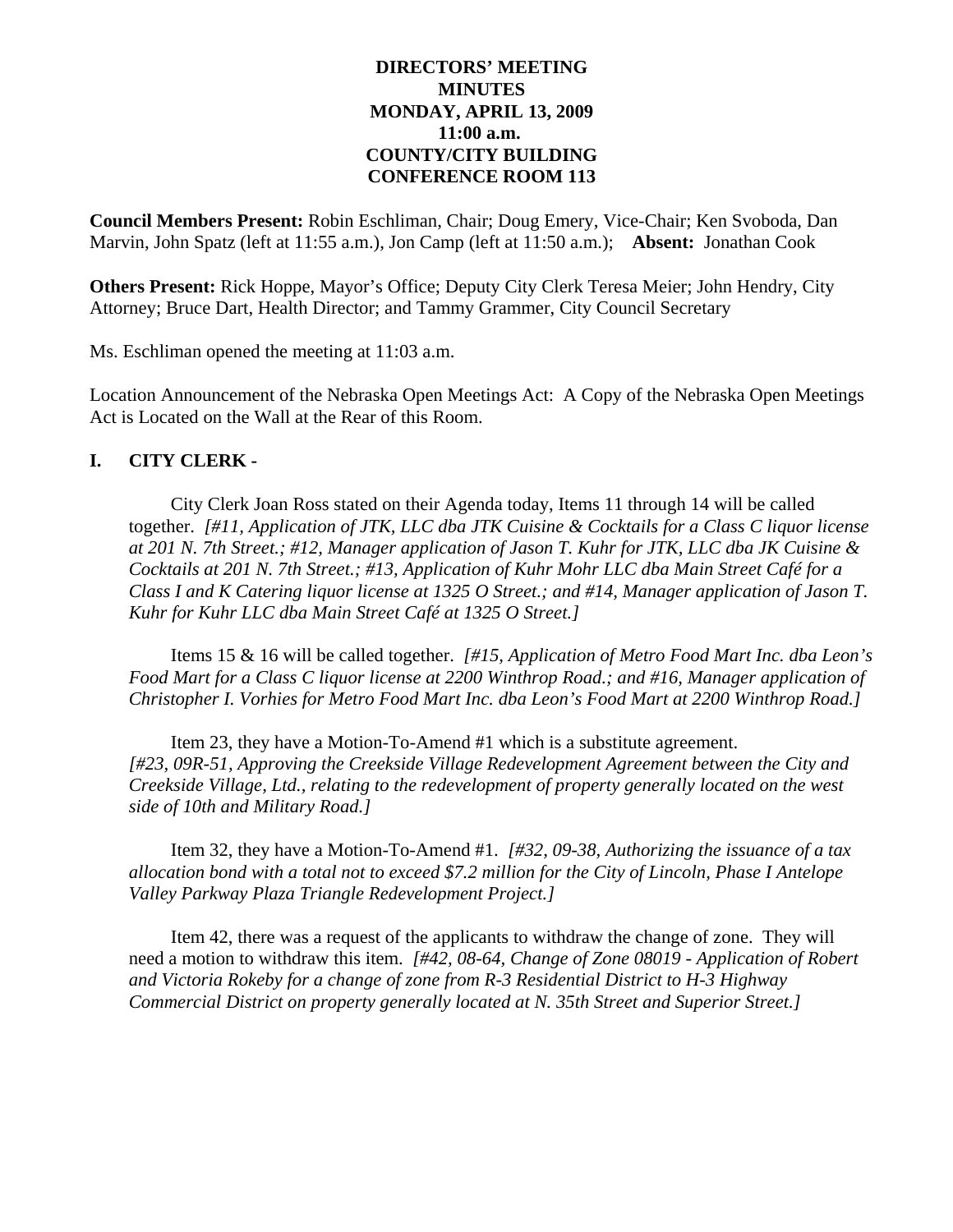Rick Hoppe stated for Item 19 they have a Motion-To-Amend #1. The reason for the request is to allow Public Works & Utilities to work out further details prior to commencement of University of Nebraska football season. Mr. Hoppe commented he can explain this at the dias today, he just wanted to make sure they were all aware of it. *[See Attachment 'A'] [#19, 09-45, Amending Chapter 14.32 of the Lincoln Municipal Code relating to Special Events by amending Section 14.32.020 to revise the definition of special event to provide that the definition not be limited to uses currently set forth in that section; amending Section 14.32.070 to expand the public space in which no special permit shall be issued beginning at 12:30 a.m. the day of any University of Nebraska home football game and continuing through 6:30 a.m. the following day; and repealing Sections 14.32.020 and 14.32.070 of the Lincoln Municipal Code as hitherto existing.]*

### **II. CORRESPONDENCE FROM THE MAYOR & DIRECTORS TO COUNCIL -**

### **PRESENTATIONS: -**

John Hendry, City Attorney gave a presentation on the City Law Department's objectives for 2009-2010. *[See Attachments 'B' & 'C']* 

Bruce Dart, Health Director gave a presentation on the Health Department's objectives for 2009-2010. *[See Attachment 'D']* 

### **MAYOR -**

- 1. NEWS RELEASE RE: Larry the Cable Guy (Dan Whitney) will perform in Memorial Stadium on July  $4<sup>th</sup>$  as a thank you to Husker Fans. - NO COMMENTS
- 2. NEWS RELEASE RE: Winners Announced for Mayor's Arts Awards. NO COMMENTS
- 3. Washington Report April 3, 2009. NO COMMENTS

### **DIRECTORS -**

Fred Hoke (Building & Safety Director) stated for Item 36 they have a request to delay for two weeks. To work with REOMA and come up with some type of a compromise that gets them the revenues that they need for the next year. He thinks what they presented to them was an opportunity to look at a three year period and they're willing to just go with a year. There was discussion on Item 36. *[#36, 09-39, Amending Section 5.38.050 of the Lincoln Municipal Code to increase permit fees for motels, hotels, rooming, lodging, and apartment houses, and repealing Section 5.38.050 as hitherto existing.]*

# **HEALTH -**

1. NEWS RELEASE - RE: 2009 Household Hazardous Waste Collections Begin April 18. - NO **COMMENTS**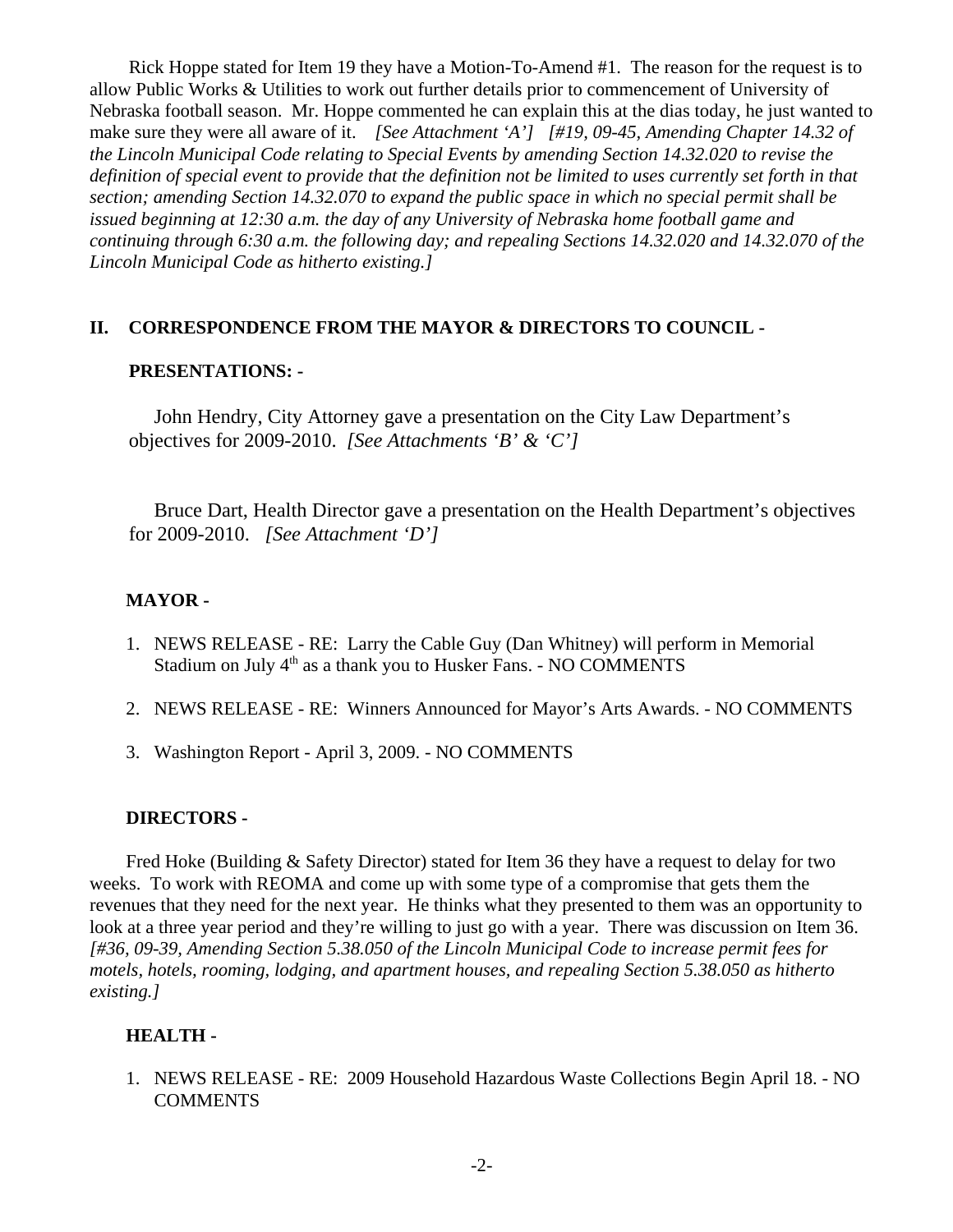2. NEWS RELEASE - RE: Help Keep Lincoln & Lancaster County Clean - Cleanup mini-grants available. - NO COMMENTS

# **PLANNING COMMISSION ACTION** -

1. Action by the Planning Commission on April 8, 2009. - NO COMMENTS

# **PLANNING COMMISSION FINAL ACTION .....**

- 1. Special Permit #09004 (Off-sale alcohol -108 "O" Street) Resolution No. PC-01162. NO **COMMENTS**
- 2. Use Permit  $\#09001$  (North  $90<sup>th</sup>$  and "O" Streets) Resolution No. PC-01161. NO **COMMENTS**
- 3. Special Permit #08004A (Continuation and expansion of soil excavation N.  $40<sup>th</sup>$  Street  $\&$ Waverly Road) - Resolution No. PC-01163. - NO COMMENTS

# **III. COUNCIL RFI'S & CITIZENS CORRESPONDENCE TO INDIVIDUAL COUNCIL MEMBERS -**

# **JON CAMP -** Absent

1. E-Mail from Robert Younger and response from Jon Camp - RE: Graffiti with suggestions how to reduce damages. - NO COMMENTS

# **JONATHAN COOK -** Absent

**DOUG EMERY -** No Comments

# **ROBIN ESCHLIMAN -** No Comments

1. Request to Fred Hoke, Building & Safety Director - RE: Assist the neighborhoods with problems such as graffiti, snow removal, etc. (RFI#20 - 04/09/09). - NO COMMENTS

**DAN MARVIN -** No Comments

**JOHN SPATZ -** Absent

**KEN SVOBODA -** No Comments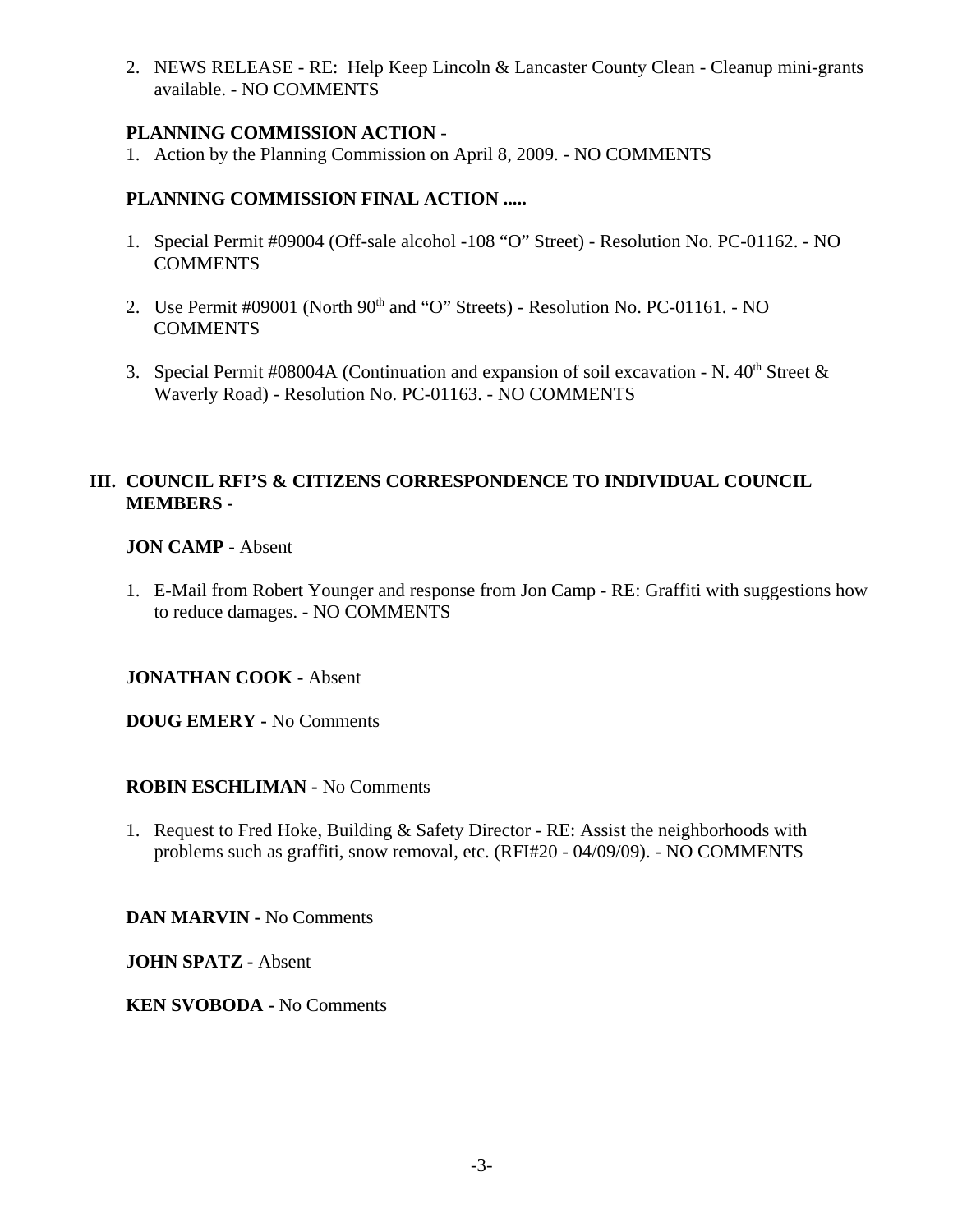# **IV. CORRESPONDENCE FROM CITIZENS TO COUNCIL -**

- 1. E-Mail from Jennifer French RE: Grew up close to South Branch Library and used frequently. Closing the Library now would be a giant loss for children in the area. - NO COMMENTS
- 2. E-Mail from Mike & Ann Schlick RE: While attending FFA event at Pershing, three vans towed costing \$100 per van. Does Lincoln want to host events? Maybe events should be held in central Nebraska if this is the way Lincoln treats people who attend. - NO COMMENTS
- 3. E-Mail from Jennifer L. Sommars-Link RE: The South Branch Library most certainly should not be closed. A library is a necessity for a neighborhood with many children and families in the middle class range. - NO COMMENTS
- 4. E-Mail from Leslie Tien RE: Asking that South Branch Library not be closed. We do pay taxes for these kinds of services and there is a real need for small neighborhood libraries. - NO COMMENTS
- 5. E-Mail from Janee Gagner-Wilcox RE: Keep the South Street Library open. It is a very important fixture in the neighborhood. - NO COMMENTS
- 6. E-Mail from Jeanette Fangmeyer RE: Had planned on attending the Uncle Sam Jam this year but now it will be on July  $3<sup>rd</sup>$  for a one time event geared to an adult audience. Keep on July  $4<sup>th</sup>$ and move to Holmes Lake. Lincoln will not know how many families take July  $4<sup>th</sup>$  spending to smaller surrounding towns because of the event being moved to July  $3<sup>rd</sup>$ . - NO COMMENTS
- 7. Statement from Wendy Birdsall, President, Lincoln Chamber of Commerce RE: NSAA Volleyball Decision Disappointing. - NO COMMENTS
- 8. E-Mail from Terry Kreifels, President, Action Plumbing and Heating, Inc. RE: Consider approving the proposed plumbing permit fee increase to allow the plumbing inspection department to be properly funded. - NO COMMENTS
- 9. E-Mail from Julie Brittenham RE: Keep the South Branch Library open. The library is an integral part of this neighborhood with a mix of people, incomes and services. Very important to the children in the area. - NO COMMENTS
- 10. Letter from David E. Reiber, President, Lincoln Association of Plumbing-Heating-Cooling Contractors - RE: Proposed increased fee schedule will provide funds to maintain the level of service to Lincoln plumbing contractors (Council received letter on 04/06/09 before Formal Council Meeting). - NO COMMENTS
- 11. Letter from Wade Misko RE: Keep the South Branch Library open. Lincoln seems to have budgets, which will likely balloon, for projects still in the blueprint stage but not for an existing entity with budget needs clearly defined. - NO COMMENTS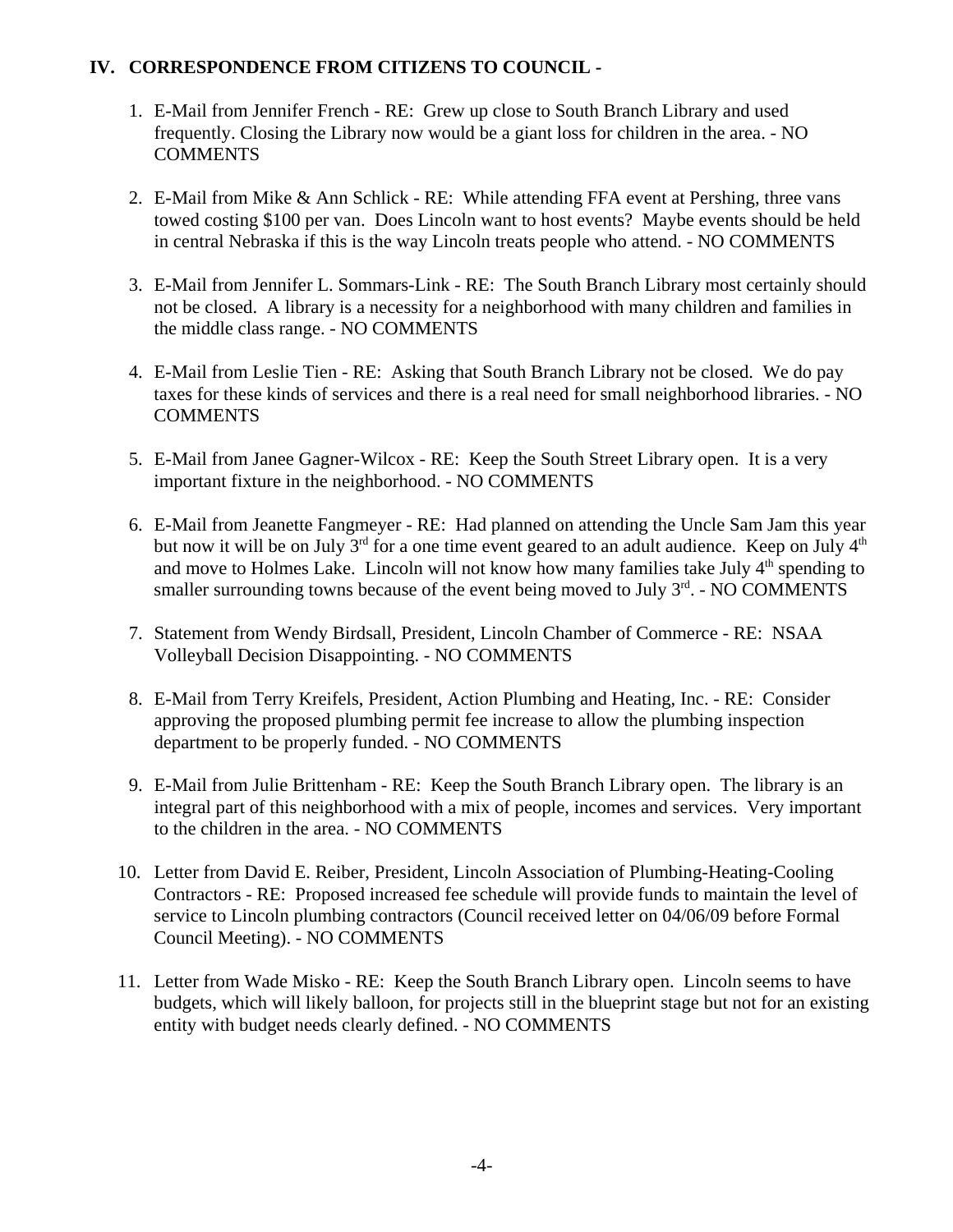- 12. Resolution of Cotner Center Condominium Association of Co-Owners, Inc. with Signatures RE: Acting upon the wishes and behalf of all Cotner Center Condominium residents request Lincoln allow of allotment of monies to keep the Bethany Library open now and into the foreseeable future. - NO COMMENTS
- 13. E-Mail from Janelle Hotovy RE: How sad the Mayor has chosen not to celebrate the 4<sup>th</sup> of July on the  $4<sup>th</sup>$ . The family fun is at Oak Lake. - NO COMMENTS
- 14. E-Mail from Kelsi Gunderson RE: Appalled the City would change the July  $4<sup>th</sup>$  day-long celebration for a non-family friendly comedian to use Memorial Stadium. - NO COMMENTS

# **ADDENDUM - (April 13th)**

# **I. CITY CLERK -** None

# **II. CORRESPONDENCE FROM THE MAYOR & DIRECTORS TO COUNCIL** -

# **MAYOR -**

- 1. NEWS ADVISORY RE: Mayor Beutler, Fire Chief Ford and representatives of the Lincoln Firefighters Union News Conference on 04/13/09 at 10:00 a.m. will sign a drug testing agreement (Forward to Council on 04/10/09). - NO COMMENTS
- 2. NEWS ADVISORY RE: Mayor Beutler's Public Schedule Week of April 11 through April 17, 2009 - Schedule subject to change (Forward to Council on 04/10/09). - NO COMMENTS
- 3. NEWS RELEASE RE: Lincoln Is One Of A Kind Tree City USA City is only one in nation to hold all Tree City USA designations. - NO COMMENTS

# **DIRECTORS -** None

# **III. COUNCIL RFI'S & CITIZENS CORRESPONDENCE TO INDIVIDUAL COUNCIL MEMBERS -** None

# **IV. CORRESPONDENCE FROM CITIZENS TO COUNCIL -**

1. E-Mail from Dorothy Cychosz, Claims Representative - RE: Claim by Robert Welch due to an accident that occurred on May 12, 2007. - NO COMMENTS

[End of Addendum]

# **V. MEETING ADJOURNED - Approximately at 12:08 p.m.**

dm041309/tjg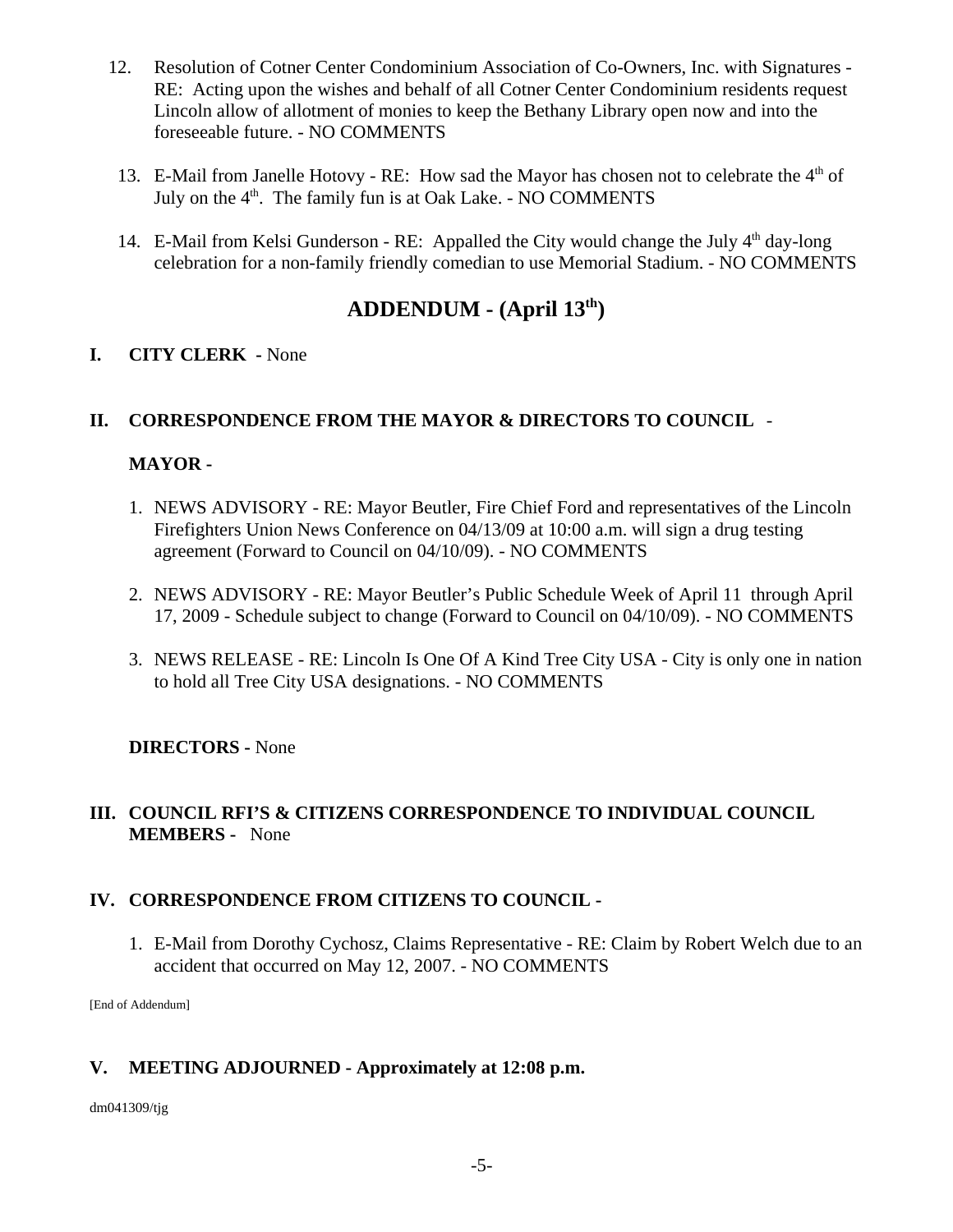Attachmor

#### **MOTION TO AMEND NO. 1**

I hereby move to amend Bill No. 09-45 in the following manner:

On page 1, lines 3 through 7, after the semicolon on line 3, delete the existing  $1.$ language and insert in lieu thereof the following:

> and repealing Section 14.32.020 of the Lincoln Municipal Code as hitherto existing.

 $2.$ Delete Section 2 of Bill No. 09-45 in its entirety, from page 3, line 6 through page 5, line  $20 -$ 

 $3<sub>1</sub>$ On page 5, lines 21 and 22, delete the existing language and insert in lieu thereof the following:

> Section 2. That Section 14.32.020 of the Lincoln Municipal Code as hitherto existing be and the same is hereby repealed.

On page 6, line 1, renumber Section 4 as Section 3. 4.

Introduced by:

Approved as to Form & Legality:

City Attorney

Requested by: Mayor's Office

To allow Public Works and Utilities to work out further details prior to Reason for Request: commencement of University of Nebraska football season.

09-45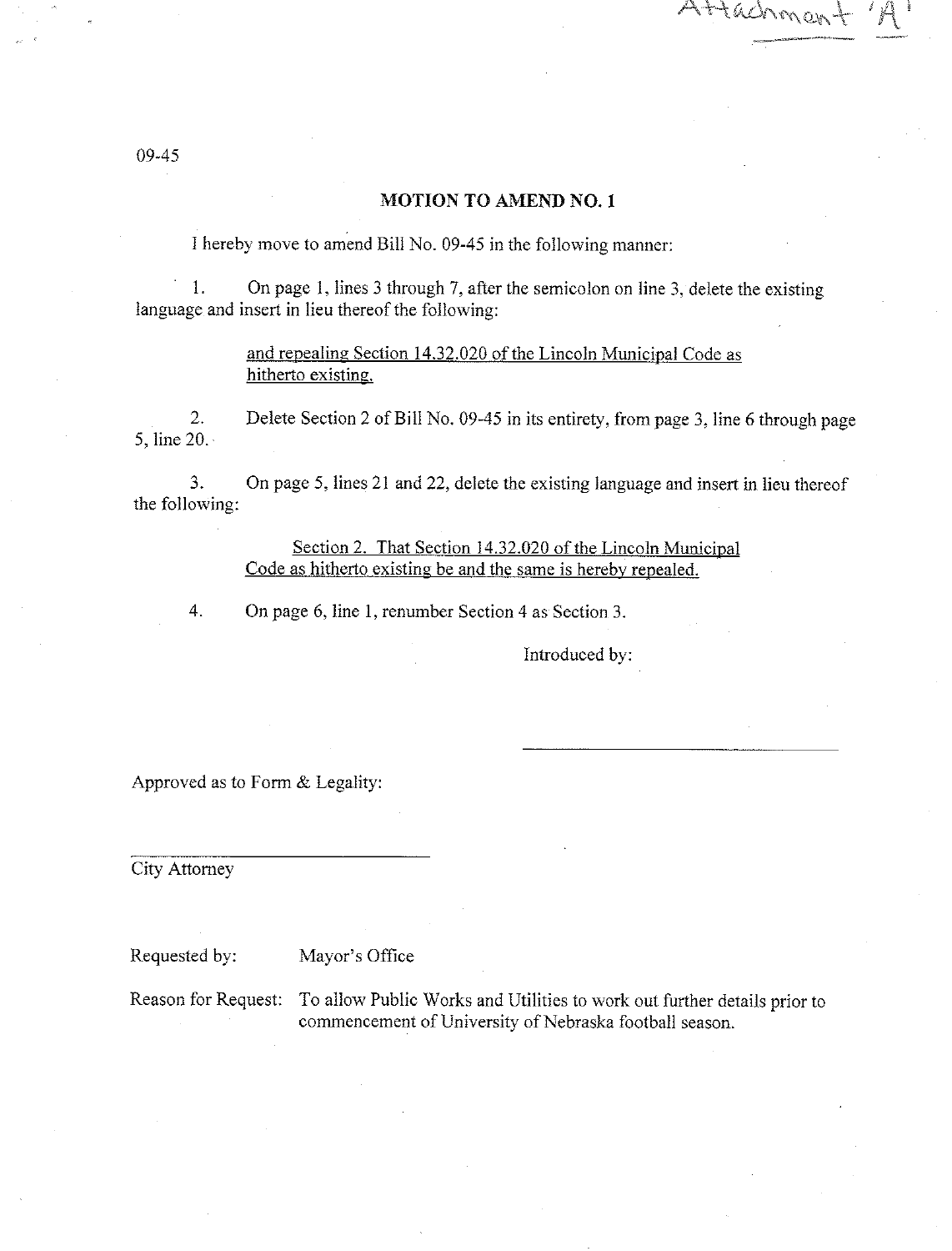Reflects motten<br>to amend no. 1

Introduce: 4-6-09

 $09 - 45$ 

# ORDINANCE NO.

 $\mathcal{L}_{\mathcal{A}}$ 

 $\frac{1}{2} \left( \frac{1}{2} \frac{1}{2} \frac{1}{2} \frac{1}{2} \frac{1}{2} \frac{1}{2} \frac{1}{2} \frac{1}{2} \frac{1}{2} \frac{1}{2} \frac{1}{2} \frac{1}{2} \frac{1}{2} \frac{1}{2} \frac{1}{2} \frac{1}{2} \frac{1}{2} \frac{1}{2} \frac{1}{2} \frac{1}{2} \frac{1}{2} \frac{1}{2} \frac{1}{2} \frac{1}{2} \frac{1}{2} \frac{1}{2} \frac{1}{2} \frac{1}{2} \frac{1}{2} \frac{1}{2}$ 

 $\mathcal{L}_{\text{max}}$ 

| $\bf{1}$       | AN ORDINANCE amending Chapter 14.32 of the Lincoln Municipal Code relating                                                                                  |                                                                                      |  |  |
|----------------|-------------------------------------------------------------------------------------------------------------------------------------------------------------|--------------------------------------------------------------------------------------|--|--|
| $\overline{2}$ | to Special Events by amending Section 14.32.020 to revise the definition of special event to provide                                                        |                                                                                      |  |  |
| 3              | that the definition not be limited to uses currently set forth in that section; amending Section                                                            |                                                                                      |  |  |
| 4              | 14.32.070 to expand the public space in which no special permit shall be issued beginning at 12.30                                                          |                                                                                      |  |  |
| 5              | a.m. the day of any University of Nebraska home football game and continuing through 6:30 a.m.                                                              |                                                                                      |  |  |
| 6              | the following day; and repeating Sections 14.32.020 and 14.32.070 of the Lincoln Municipal Code $\triangleright$ $\mathcal{V}\mathcal{\varphi}^{[a\cup b]}$ |                                                                                      |  |  |
| 7              | as hitherto existing.                                                                                                                                       |                                                                                      |  |  |
| 8              |                                                                                                                                                             | BE IT ORDAINED by the City Council of the City of Lincoln, Nebraska:                 |  |  |
| 9              |                                                                                                                                                             | Section 1. That Section 14.32.020 of the Lincoln Municipal Code be amended to        |  |  |
| 10             | read as follows:                                                                                                                                            |                                                                                      |  |  |
| $\mathbf{11}$  | 14.32.020                                                                                                                                                   | Special Event Defined.                                                               |  |  |
| 12             | (a)                                                                                                                                                         | Special event shall mean a temporary and exclusive use by any person of public space |  |  |
| 13             | located within a district zoned for commercial, business, or industrial uses involving any of the                                                           |                                                                                      |  |  |
| 14             | following, including but not limited to:                                                                                                                    |                                                                                      |  |  |
| 15             |                                                                                                                                                             | (1)<br>Amusement devices;                                                            |  |  |
| 16             |                                                                                                                                                             | (2)<br>Carnivals or circuses, including any exhibition involving amusement           |  |  |
| 17             |                                                                                                                                                             | attractions or rides, spectacles, animals, side shows, games, and the like;          |  |  |
| 18             |                                                                                                                                                             | (3)<br>Commercial advertising;                                                       |  |  |
| 19             |                                                                                                                                                             | (4)<br>Pyrotechnic displays of any kind;                                             |  |  |
|                |                                                                                                                                                             |                                                                                      |  |  |

 $\mathbb{R}^{d}$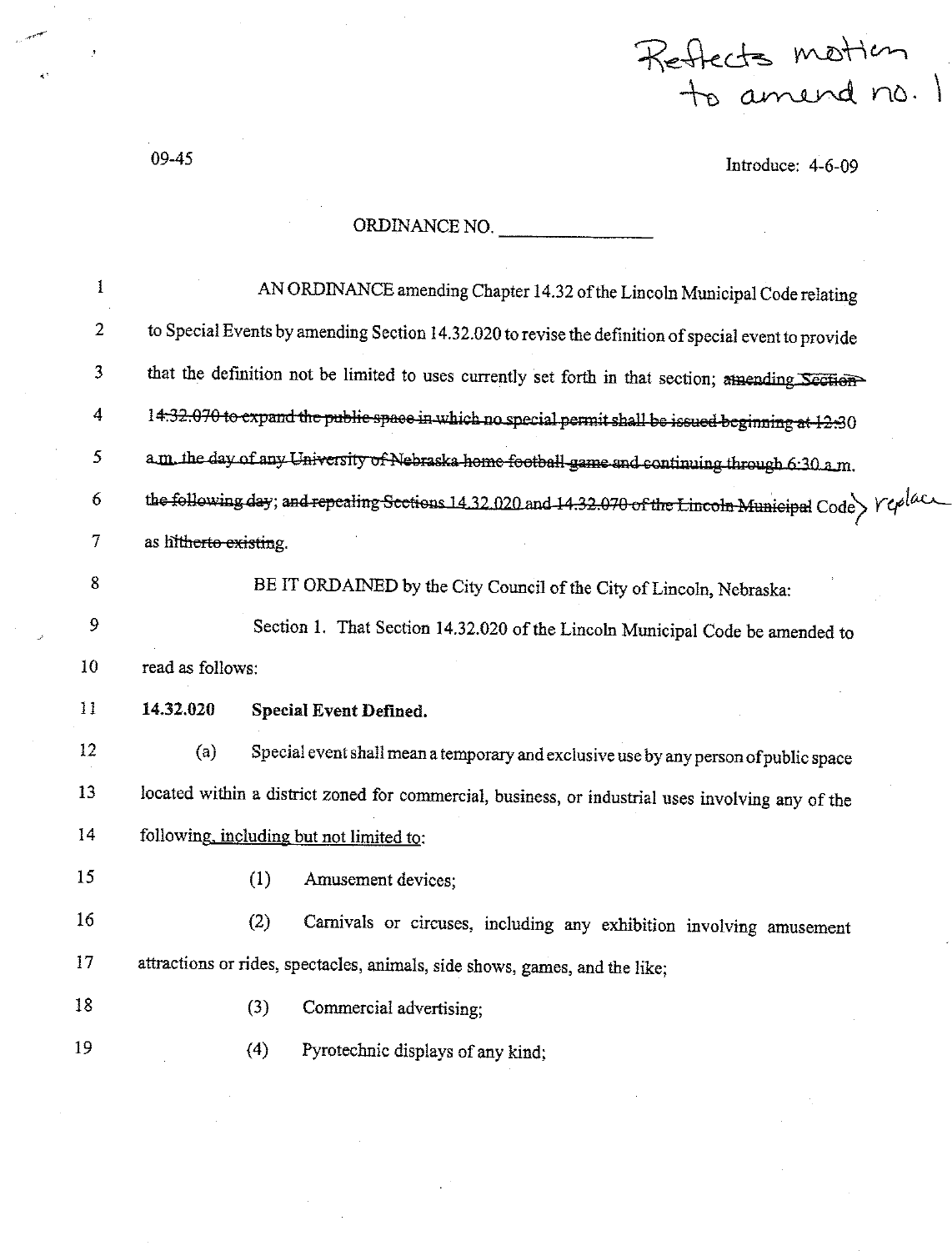| 1                | (5)                                                                                                    | Inflatable devices in excess of four feet in diameter, including any hot air                         |  |  |  |
|------------------|--------------------------------------------------------------------------------------------------------|------------------------------------------------------------------------------------------------------|--|--|--|
| $\boldsymbol{2}$ | balloons or any other inflatable object;                                                               |                                                                                                      |  |  |  |
| 3                | (6)                                                                                                    | Live animals, except for animals aiding persons with disabilities;                                   |  |  |  |
| 4                | (7)                                                                                                    | Noise disturbances as defined and regulated under Chapter 8.24 of this code,                         |  |  |  |
| 5                |                                                                                                        | including activities for which a variance has been granted under § 8.24.150;                         |  |  |  |
| 6                | (8)                                                                                                    | Powered equipment requiring connection to public power supplies or separate                          |  |  |  |
| 7                | generator or power supply equipment, including:                                                        |                                                                                                      |  |  |  |
| 8                |                                                                                                        | (i)<br>heating, cooling, refrigerating, or cooking devices; or                                       |  |  |  |
| 9                |                                                                                                        | (ii)<br>sound amplification, public address, loud speaker, audio, video, or                          |  |  |  |
| 10               |                                                                                                        | television systems;                                                                                  |  |  |  |
| 11               | (9)                                                                                                    | Racing or athletic competitions and uses, including any motor vehicle racing                         |  |  |  |
| 12               | or running, marathons, cross country, bicycle, moped, skateboards, roller-skates, or any other contest |                                                                                                      |  |  |  |
| 13               | or exhibition that is competitively timed, or speed related;                                           |                                                                                                      |  |  |  |
| 14               | (10)                                                                                                   | Sales of alcoholic beverages, including any activity requiring a special                             |  |  |  |
| 15               |                                                                                                        | designated permit or other permit under the Nebraska Liquor Control Act;                             |  |  |  |
| 16               | (11)                                                                                                   | Sales of goods and merchandise, including food, clothing, supplies,                                  |  |  |  |
| 17               |                                                                                                        | equipment, concessions, souvenirs, balloons, candy, jewelry, and any other similar items offered for |  |  |  |
| 18               | sale;                                                                                                  |                                                                                                      |  |  |  |
| 19               | (12)                                                                                                   | Commercial signs, including signs permitted in $\S$ 14.32.140;                                       |  |  |  |
| 20               | (13)                                                                                                   | Spotlights, including any displays involving any laser or other concentrated                         |  |  |  |
| $^{21}$          | beam of light; or                                                                                      |                                                                                                      |  |  |  |

 $-2-$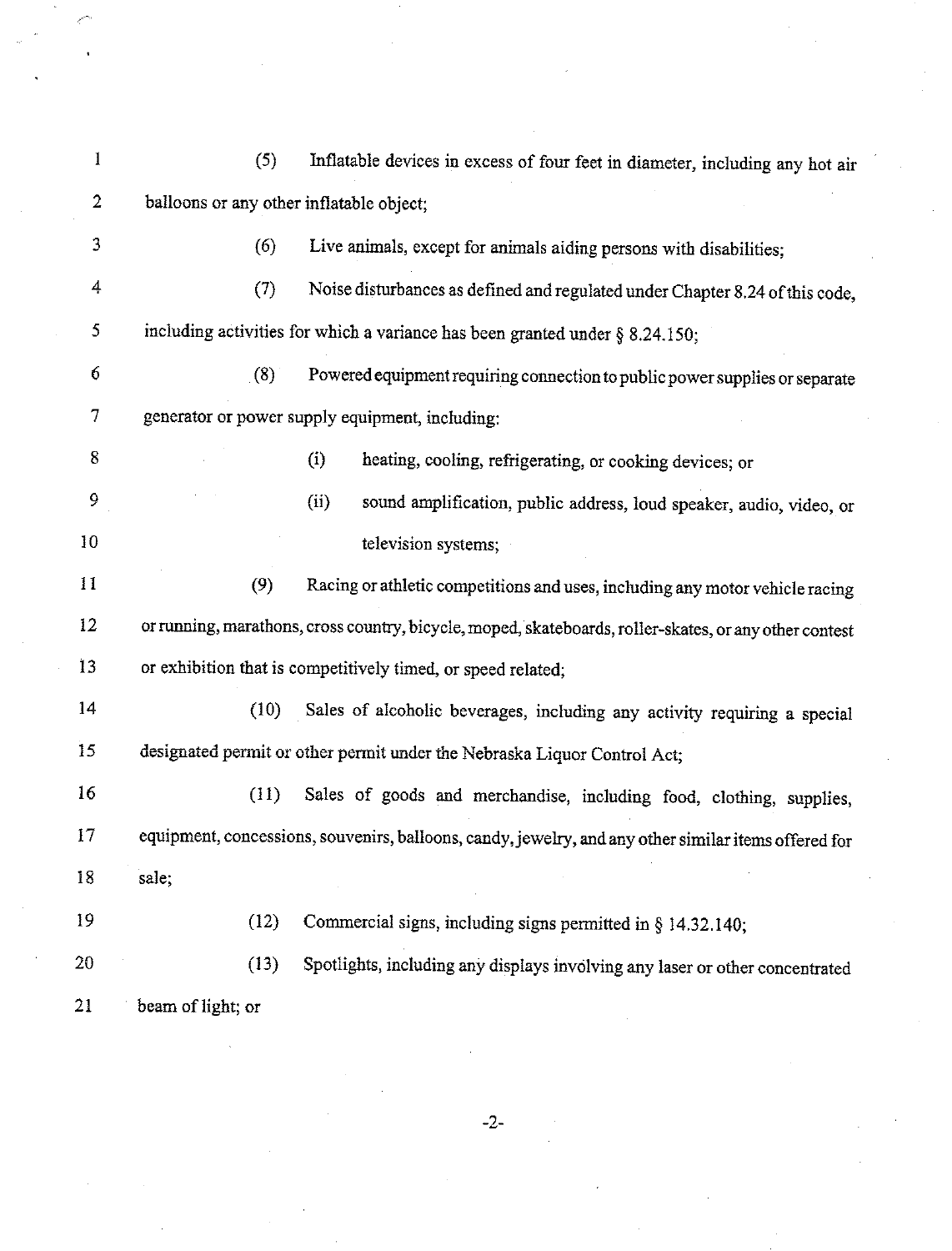| 1  |                               | (14)<br>Structures, including stages, booths, canopies, awnings, risers, bleachers,                  |
|----|-------------------------------|------------------------------------------------------------------------------------------------------|
| 2  |                               | fences, partitions, stands, or similar constructions.                                                |
| 3  | (b)                           | Special event shall not include (i) the use of public space by governmental agencies                 |
| 4  |                               | acting within the scope of their authority, or (ii) authorized uses in the public space permitted by |
| 5  | other chapters of this title. |                                                                                                      |
| 6  |                               | Section 2. That Section 14.32.070 of the Lincoln Municipal Code be amended to                        |
| 7  | read as follows:              |                                                                                                      |
| 8  | 14.32.070                     | Application, Review; Requirements.                                                                   |
| 9  | (a)                           | Upon receipt of an application, the City Clerk shall forward the same to the Mayor                   |
| 10 |                               | for review. No permit shall be issued if the Mayor finds that the proposed special event:            |
| 11 | (1)                           | Will cause unreasonable injury or damage to the public space requested;                              |
| 12 | (2)                           | Conflicts with a prior permit, or a prior application that is likely to be granted,                  |
| 13 |                               | for the same public space and for the same time;                                                     |
| 14 | (3)                           | Will continue for a duration longer than seven days, including any set-up or                         |
| 15 | tear-down time;               |                                                                                                      |
| 16 | (4)                           | Will involve such a number of persons or activities as will exceed the                               |
| 17 |                               | reasonable capacity of the public space requested;                                                   |
| 18 | (5)                           | Will interfere with the provision of proper fire and police protection to the                        |
| 19 |                               | area adjacent to the public space requested;                                                         |
| 20 | (6)                           | Will adversely affect adjacent or neighboring properties by causing excessive                        |
| 21 | noise or creating a nuisance; |                                                                                                      |

 $\frac{1}{2}$ 

 $\frac{1}{2}$ 

 $-3-$ 

 $\label{eq:2.1} \frac{1}{\sqrt{2\pi}}\int_{0}^{\infty}\frac{1}{\sqrt{2\pi}}\left(\frac{1}{\sqrt{2\pi}}\right)^{2\pi} \frac{1}{\sqrt{2\pi}}\int_{0}^{\infty}\frac{1}{\sqrt{2\pi}}\frac{1}{\sqrt{2\pi}}\frac{1}{\sqrt{2\pi}}\frac{1}{\sqrt{2\pi}}\frac{1}{\sqrt{2\pi}}\frac{1}{\sqrt{2\pi}}\frac{1}{\sqrt{2\pi}}\frac{1}{\sqrt{2\pi}}\frac{1}{\sqrt{2\pi}}\frac{1}{\sqrt{2\pi}}\frac{1}{\sqrt{2\pi}}\frac{$ 

 $\label{eq:2.1} \frac{1}{\sqrt{2}}\sum_{i=1}^n\frac{1}{\sqrt{2}}\sum_{i=1}^n\frac{1}{\sqrt{2}}\sum_{i=1}^n\frac{1}{\sqrt{2}}\sum_{i=1}^n\frac{1}{\sqrt{2}}\sum_{i=1}^n\frac{1}{\sqrt{2}}\sum_{i=1}^n\frac{1}{\sqrt{2}}\sum_{i=1}^n\frac{1}{\sqrt{2}}\sum_{i=1}^n\frac{1}{\sqrt{2}}\sum_{i=1}^n\frac{1}{\sqrt{2}}\sum_{i=1}^n\frac{1}{\sqrt{2}}\sum_{i=1}^n\frac$ 

 $\label{eq:2.1} \begin{split} \mathcal{L}_{\text{max}}(\mathbf{r}) = \mathcal{L}_{\text{max}}(\mathbf{r}) \mathcal{L}_{\text{max}}(\mathbf{r}) \,, \end{split}$ 

 $\frac{1}{2}$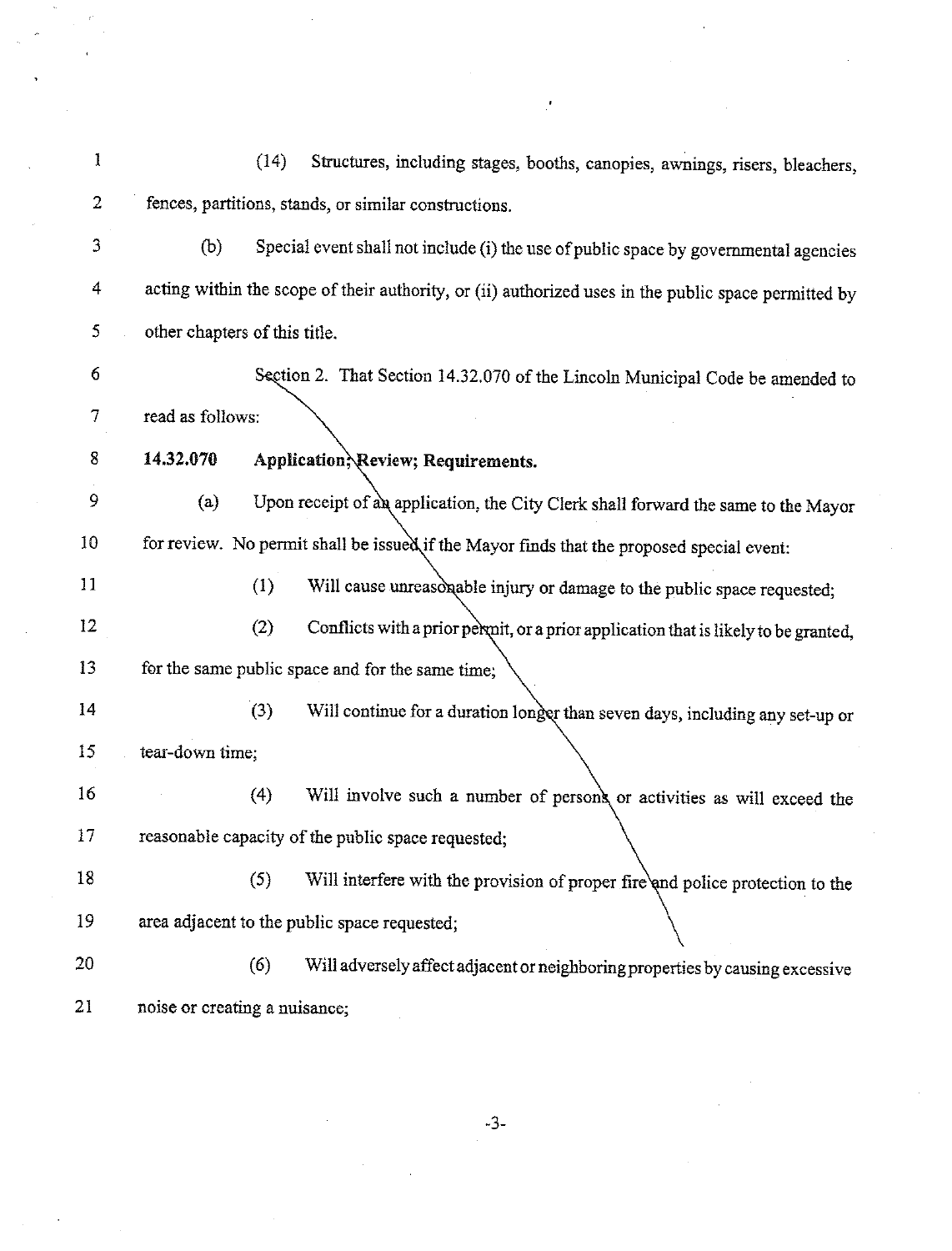$\mathbf{1}$  $(7)$ Will unreasonably interfere with the safe, orderly, and expeditious movement of vehicular or pedestrian traffic;  $\overline{2}$  $\overline{3}$ Will be conducted primarily for the purpose of monetary gain or commercial  $(8)$ 4 advertisement: 5  $(9)$ Will fail to comply in any respect with the provisions of this chapter or any 6 other applicable law.  $\overline{7}$ No permit shall be issued to any applicant that has unpaid or past due fees under this  $(b)$ 8 chapter for any prior special event. 9 No permit shall be issued for any special event to be held during the following time  $(c)$ 10 periods and locations: Between the hours of 12:80 a.m. and 6:30 a.m. on any day. The reasonable  $11$  $(1)$ 12 and necessary time for set-up, tear-down, and preparation activities related to a special event may 13 be excepted from the strict application of this subsection.  $14$  $(2)$ Beginning at 12:30 a.m. the day of any University of Nebraska home football game and continuing through 6:30 a.m. the following day within any public space as follows:  $15$ 16  $(i)$ Within the area from the west line of 8th 7th Street to the east line of 17 17th Street and from the south line of K Street to the north line of  $R T$  Street; or 18  $(ii)$ Upon Avery Avenue; Charleston Street; State Fair Park Drive; New Hampshire from the west line of 10th Street to the east line of 14th Street; First Street from the south 19 line of Charleston to the north line of Superior; Military Avenue; P Street from the west line of 17th 20 21 Street to the east line of 27th Street; Cotner Boulevard from the north line of Vine Street to the south 22 line of O Street; or

 $-4-$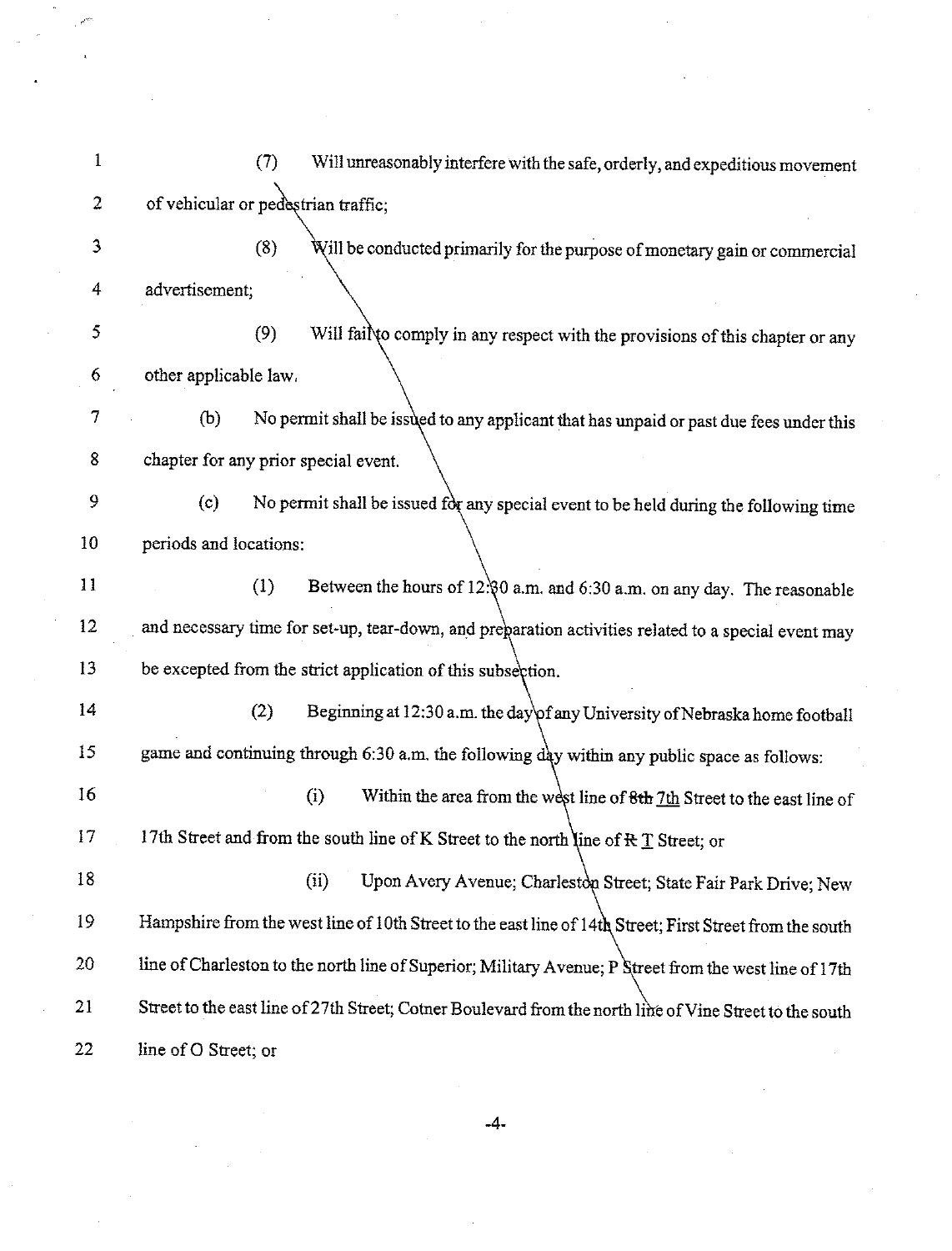| 1               | (iii)<br>Upon the following arterial streets as designated in Chapter 10.26:                       |
|-----------------|----------------------------------------------------------------------------------------------------|
| $\overline{2}$  | Ninth, Tenth, Eleventh, Thirteenth, Fourteenth, Sixteenth, Seventeenth, Twenty-first, Twenty-      |
| 3               | seventh, Thirty third, Forty-eighth, K, L, O, Q, R, T, U, X, Y, Nebraska Highway, Sun Valley       |
| 4               | Boulevard, Capitol Parkway, Cornhusker Highway, Holdrege, Normal Boulevard, Superior, South,       |
| 5               | Van Dorn, Vine, West By-Pass, Salt Creek Roadway, Antelope Valley Parkway, Rosa Parks Drive,       |
| 6               | NW 12th and NW 48th.                                                                               |
| 7               | (d)<br>No permit shall be issued for any special event to be held on any arterial street           |
| 8               | between the hours of 7:00 a.m. and 9:00 a.m.; 11:30 a.m. to 1:00 p.m.; and 3:30 p.m. to 6:30 p.m., |
| 9               | Monday through Friday, without provision being made for an adequate number of police officers      |
| 10              | to provide for the safe, orderly, and expeditious movement of vehicular and pedestrian traffic.    |
| 11              | (e)<br>If the permittee fails to provide hecessary services and equipment reasonably required      |
| 12              | for the special event, the City may provide or arrange for the same and, where allowed under this  |
| 13              | chapter, charge the permittee for any costs related thereto as part of the fees.                   |
| 14              | (f)<br>In determining whether an application should be approved, the Mayor may consider:           |
| 15              | (1)<br>Whether, in holding any previous special events, the applicant has conformed                |
| 16 <sup>°</sup> | to all permit requirements and the provisions of this chapter;                                     |
| 17              | (2)<br>The financial and practical ability of the applicant to conduct the proposed                |
| 18              | special event in conformance with the provisions of the permit and this chapter.                   |
| 19              | (g)<br>No permit shall be issued for a special permit within three days (excluding Saturdays,      |
| 20              | Sundays, and City-observed holidays) after the application was filed with the City Clerk.          |
| 21              | Section 3. That Sections 14.32.020 and 14.32.070 of the Lincoln Municipal Code                     |
| 22              | as hitherto existing be and the same are hereby repealed. $\lambda \nabla \phi \circ \alpha$       |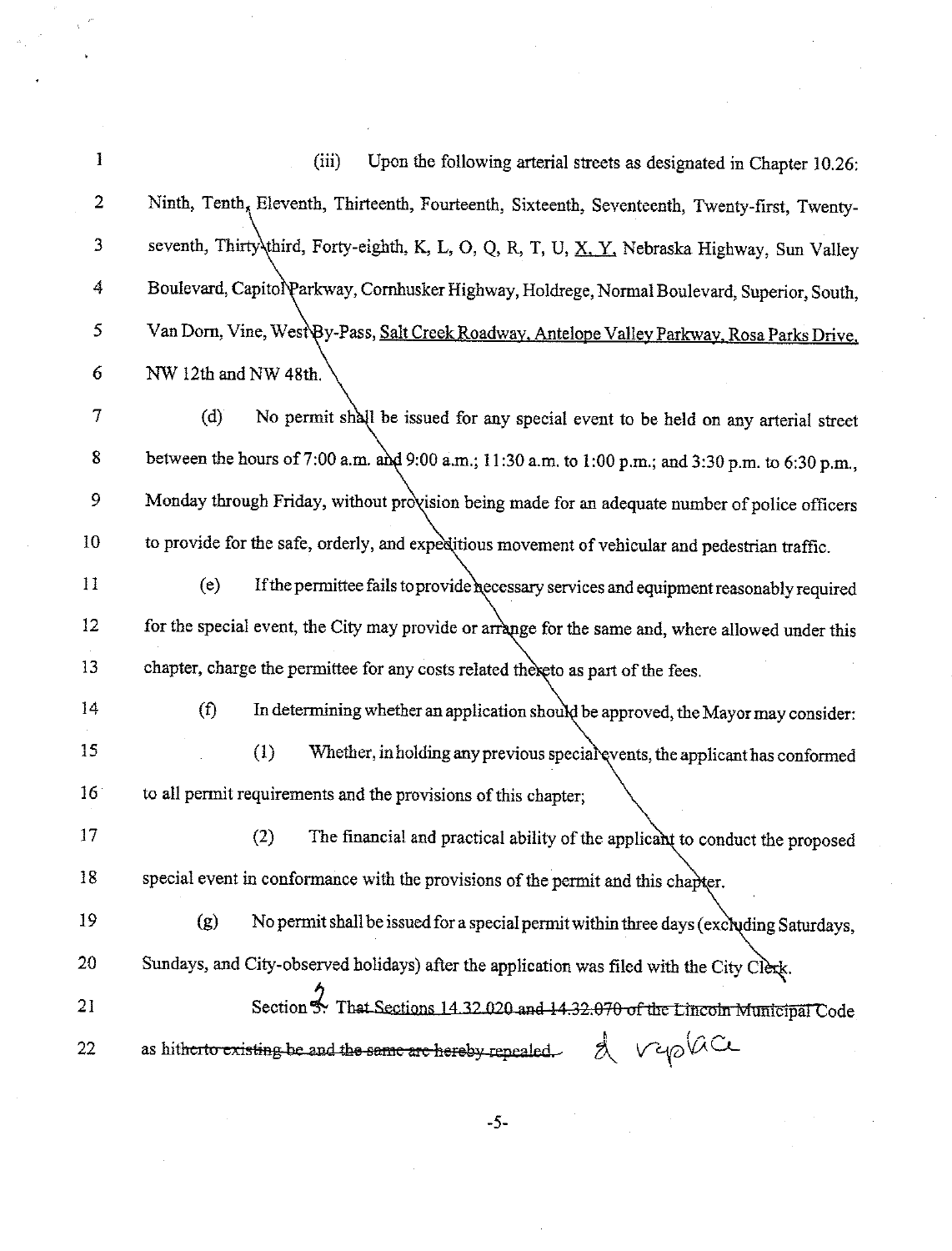Section 2. That this ordinance shall take effect and be in force from and after its  $\mathbf{I}$ passage and publication in one issue of a daily or weekly newspaper of general circulation in the  $\overline{2}$  $\overline{3}$ . City according to law.

Introduced by:

Approved as to Form & Legality:

City Attorney

| Approved this ___ day of | , 2009: |
|--------------------------|---------|
|                          |         |
| Mayor                    |         |
|                          |         |

 $-6-$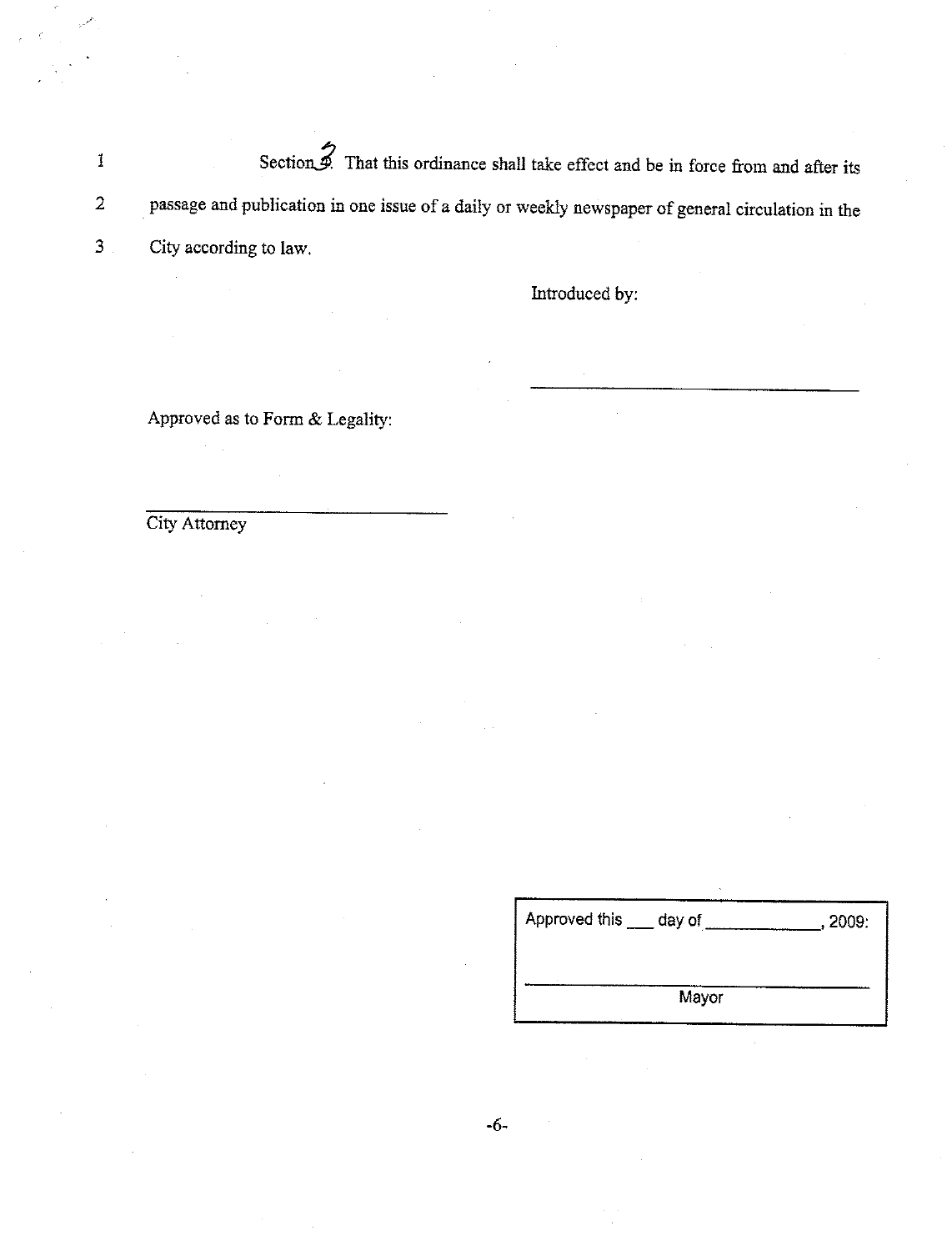Attachmer

### **City Law Department** Objectives 2009-10

04/13/2009

# 1. Are there interpretations of law (federal regulations, state statute, City Charter provisions or ordinances, Mayor's executive orders, or the department's published administrative procedures) that impact the provision of your Department's services and that need further clarification and/or review?

The manner in which the City currently stores electronic information presents a challenge for searching and producing information for the following situations:

- $\mathbf{1}$ . Federal and State Courts as it relates to Threatened and Pending Litigation
- Maintenance and Storage of Public Records as it relates to record compliance and  $2.$ public record requests

The City of Lincoln is particularly susceptible to the need to produce "electronically" stored information."

• The City maintains a large repository of electronic data

• The defense of the City in litigation often hinges on our ability to timely and accurately secure "electronically stored information."

• The City is the recipient of voluminous public record requests often involving "electronically stored information."

• The City relies heavily on electronic records, particularly e-mail, to carry out City business

### 2. What should be changed or modified in your Department to better provide current services and which do not require additional financial resources?

• Although not precisely a change or modification, the City Law Department will be in a more favorable position to provide required legal services if the current 16.0 FTE staffing level authorized in the FY 08/09 budget is maintained.

• Evaluation and reassignment of attorney staff to maximize efficiencies and use of resources is ongoing.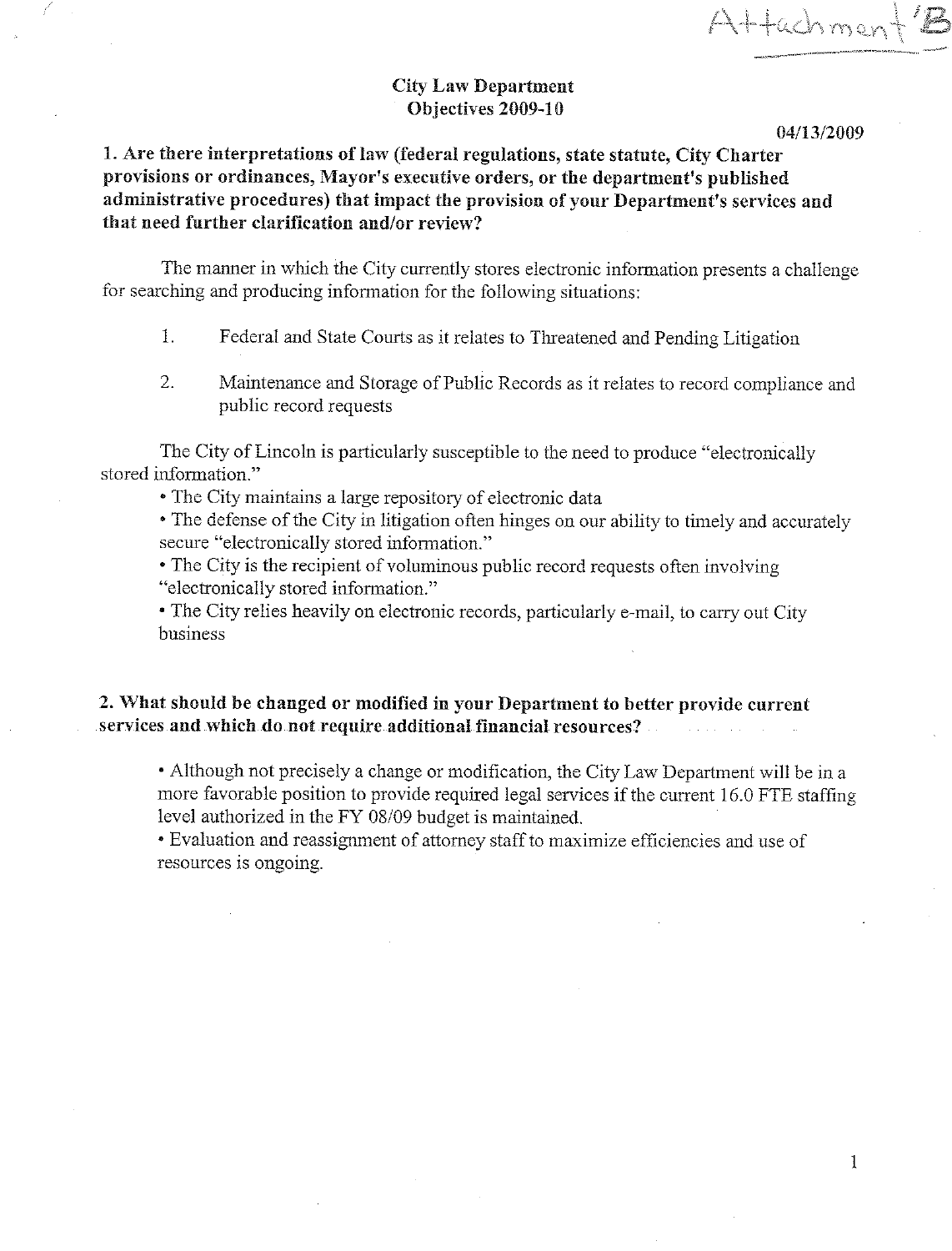### 3. What should be changed or modified in your Department to better provide current services and which do require additional financial resources?

Areas that would require additional financial resources, but would add considerable return on investment would be the following:

• Mandatory Continuing Legal Education which becomes effective January 1, 2010.

• Adding a part-time staff attorney primarily assigned to research. In the alternative, provide funding for law clerk or paralegal support in the Civil Division. As a means of comparison, the County Attorney has 11 paralegals and 6 law clerks to support their 32 attorneys and the Public Defender has 5 paralegals and 4 law clerks to support their 19 attorneys. The City Law Department has 15 attorneys. These 6 attorneys in Prosecution are supported by one paralegal. There are no law clerks or paralegals supporting the 10 attorneys in the Civil Division.

• Acquiring additional equipment and/or updating existing equipment:

• Speakerphones - Of the 16 attorneys, only 3 phones have speaker capability.

• Video-conferencing capabilities through computers. This would enable Law to attend some meetings without having to travel to outside locations, assuming, of course, the other location has similar capabilities.

### 4. If you had to discontinue at least one current program or service, what would it be and for what reason?

All four of our program listings are mandated by City Charter, Lincoln Municipal Code, and Nebraska State Statute.

However, we would have the following recommendation:

• Consider discontinuing the practice of providing hard copy of weekly Council packets. The preference would be to provide all documentation on-line unless a particular Council person, Mayoral aide, etc. desire a hard copy.

#### 5. What new services do you think your department should provide and for what reason?

Several areas could be enhanced which would result in minimizing legal and financial liability for the City, assuming adequate staffing is available.

• Training of new members of the City Council, directors, and key department personnel regarding City Charter, City Code, state statute requirements, e.g. Dale Comer's presentation on public records.

### 6. With respect to any of the above questions, have you explored, or has your staff explored best management practices elsewhere in the country?

There has been only informal review by virtue of researching the Internet as well as membership to two electronic ListServs - Nebraska Association of Trial Attorneys (NATA) and the International Municipal Lawyer's Association (IMLA). The lack of funding for conferences has made if difficult to network and stay abreast of what other governmental in-house legal counsel are utilizing in the area of best management practices.

 $\overline{2}$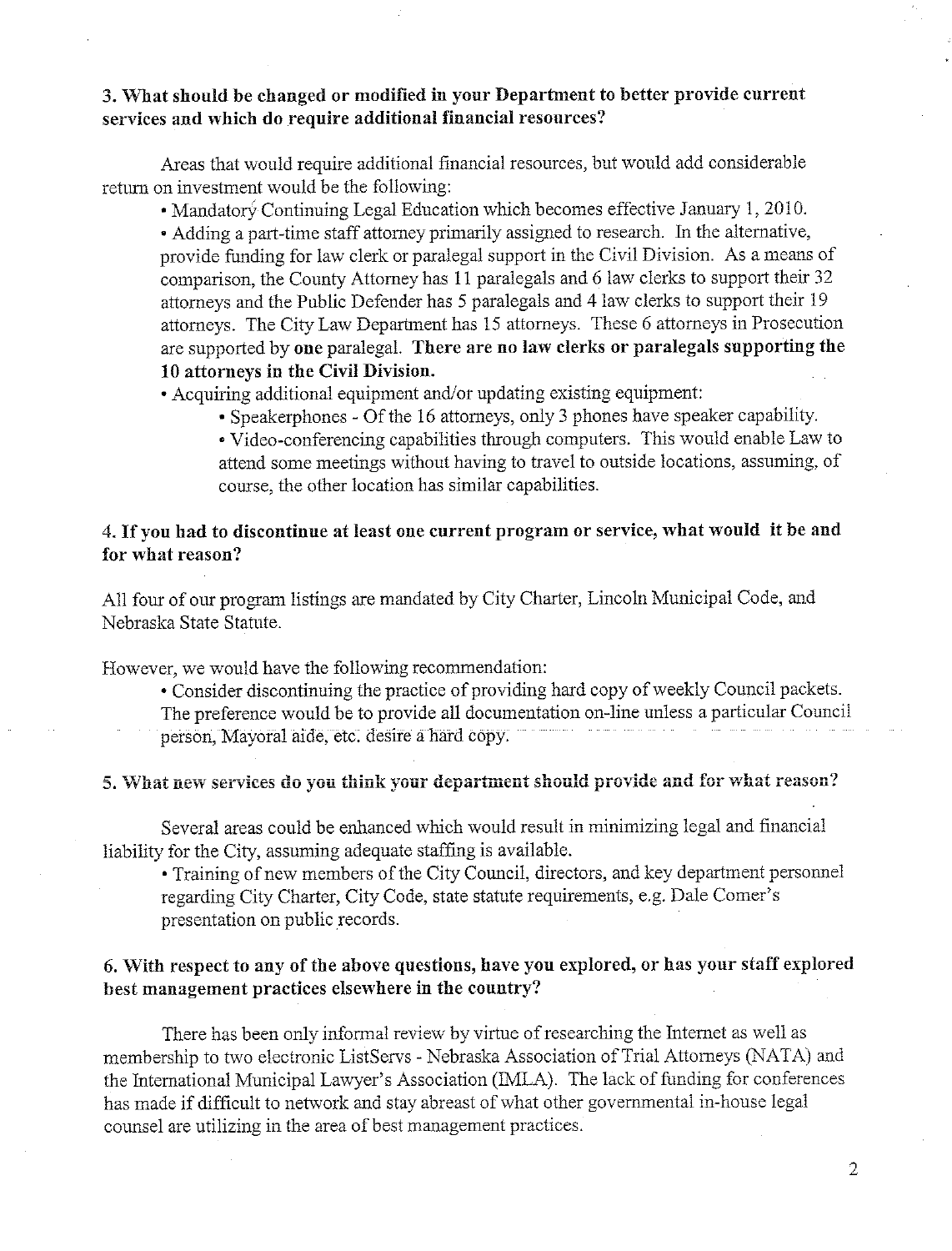7. With respect to responses provided in 1 through 3 and 5 above, what do you want to accomplish in budget year 2009-2010 (list in priority order with number 1 being the highest priority)? Please consider the Citywide outcomes and goals in your response.

All four of the program listings for the City Law Department are given equal priority as they are all mandated by law. Our program listings are in the following City-Wide Outcome categories.

| #7: Accountable Government                |        |  |  |
|-------------------------------------------|--------|--|--|
| Priority Goal #5 - Protect City Interests |        |  |  |
| Civil Litigation                          | Tier 1 |  |  |
| Legislation                               | Tier 1 |  |  |
| Legal Services                            | Tier 1 |  |  |
| #1: Safety and Security                   |        |  |  |
| Priority Goal #1 - Low Crime Rate         |        |  |  |
| Prosecution                               | Tier 1 |  |  |

Additionally, our program listings impact all of the other city-wide outcomes at some point or another.

Overall, the City Law Department's primary goals will be maintaining the additional FTE attorney in the FY 09/10 budget which will greatly assist us in improving service levels and turnaround time. We would also like an increase in funding to support continuing legal education. Not only is this now mandated by the Supreme Court effective January, 2010, it will enhance the quality of our level of legal services and to maintain licenses to practice law.

### 8. How can other departments contribute to the goals you have prioritized in number 7 above?

Departments could take the following into consideration in an effort to streamline and improve the provision of legal services to the City of Lincoln.

• Involve the Law Department early to minimize "damage control", protracted settlement negotiations, or costly litigation

• Provide detailed information to Law Department when making request for legal services, i.e. background information, documents, photographs, investigation reports, key city personnel involved, other key contacts, chronology of events leading up to the situation, deadlines, legal descriptions, etc.

• Meetings

• Prepare meeting agendas so legal issues are discussed at the beginning of meetings to reduce the need for attorneys to stay for an entire meeting.

• Notify Law Department ahead of meeting if there are no legal issues to be discussed so attorneys can prioritize their time accordingly.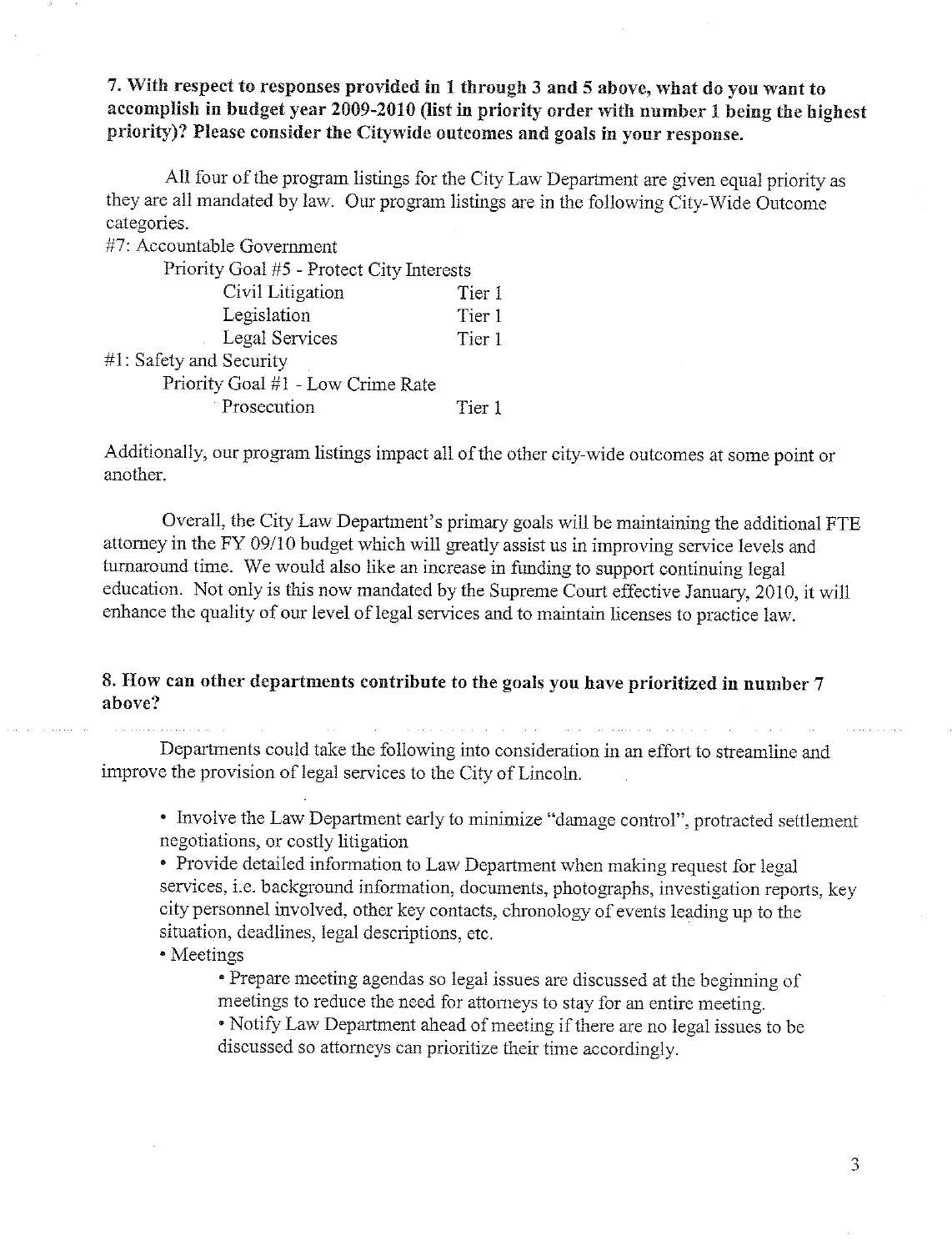



Attachment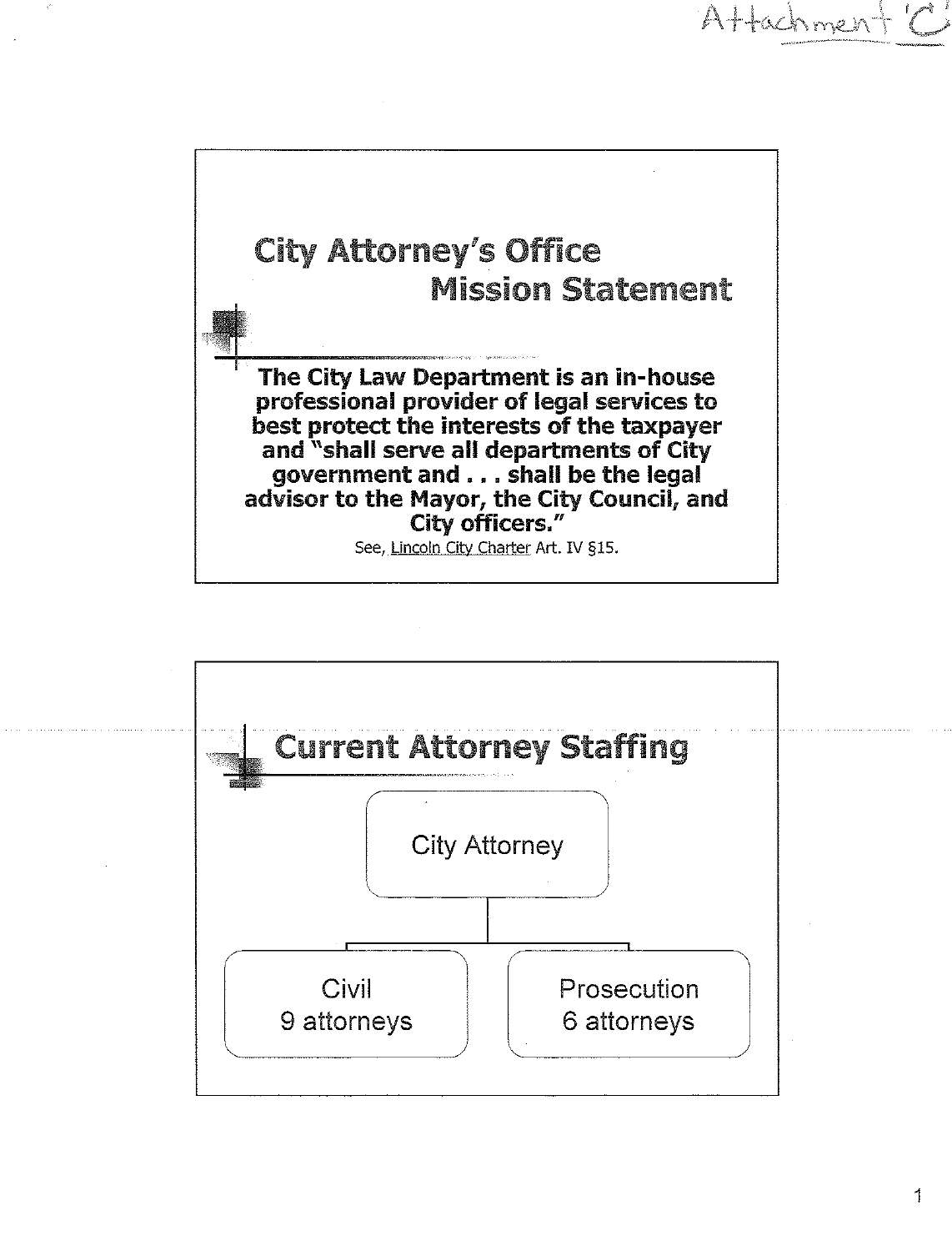

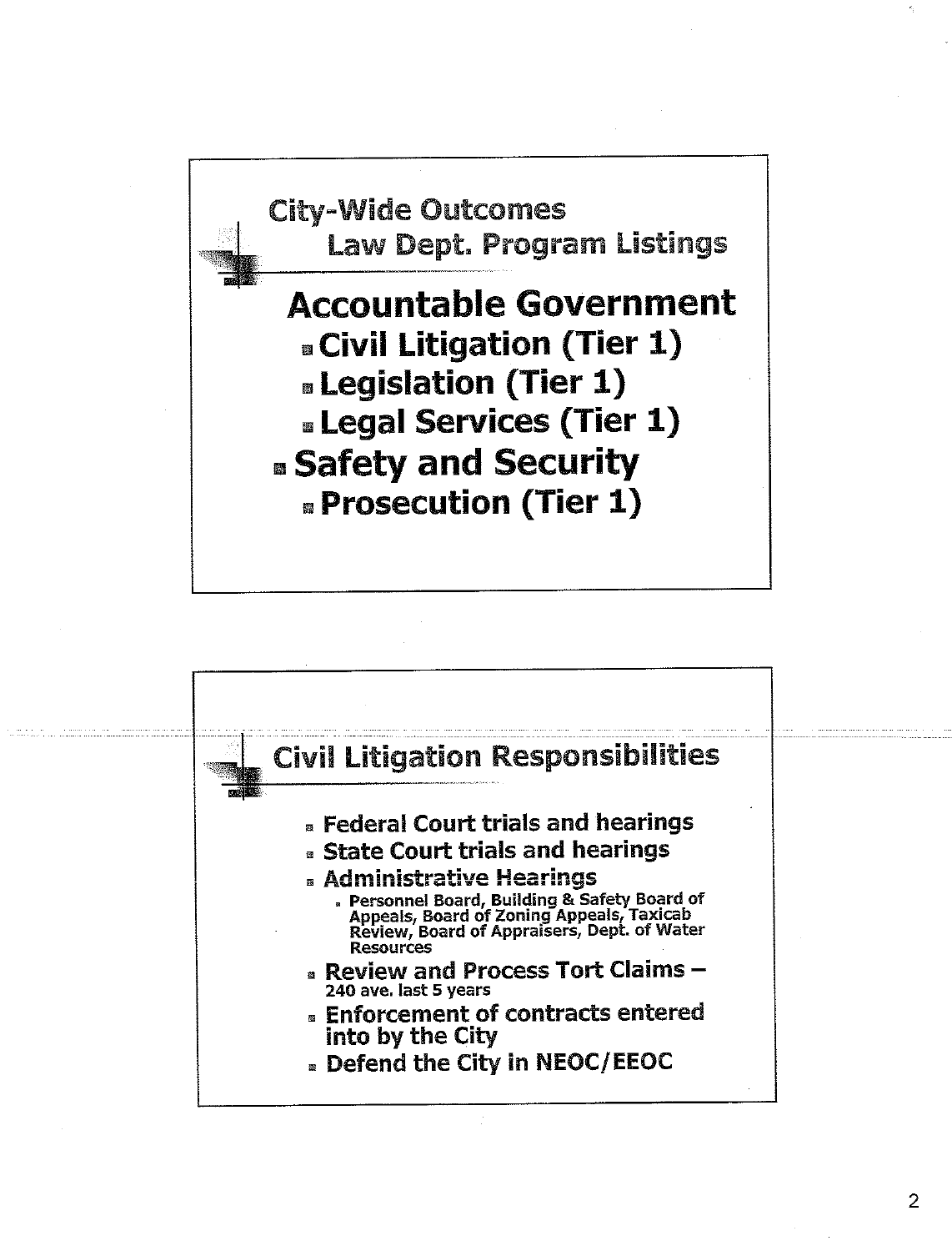

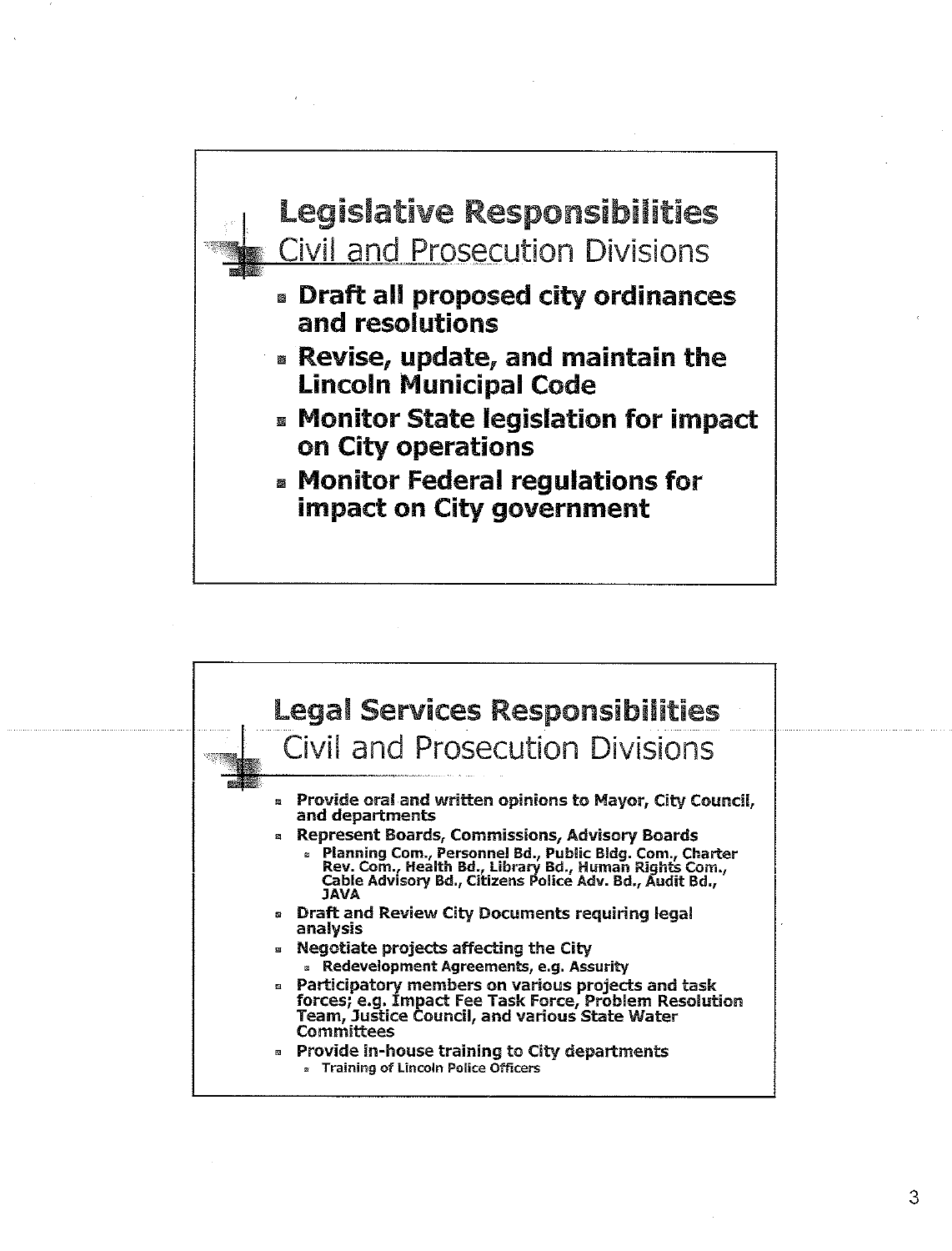

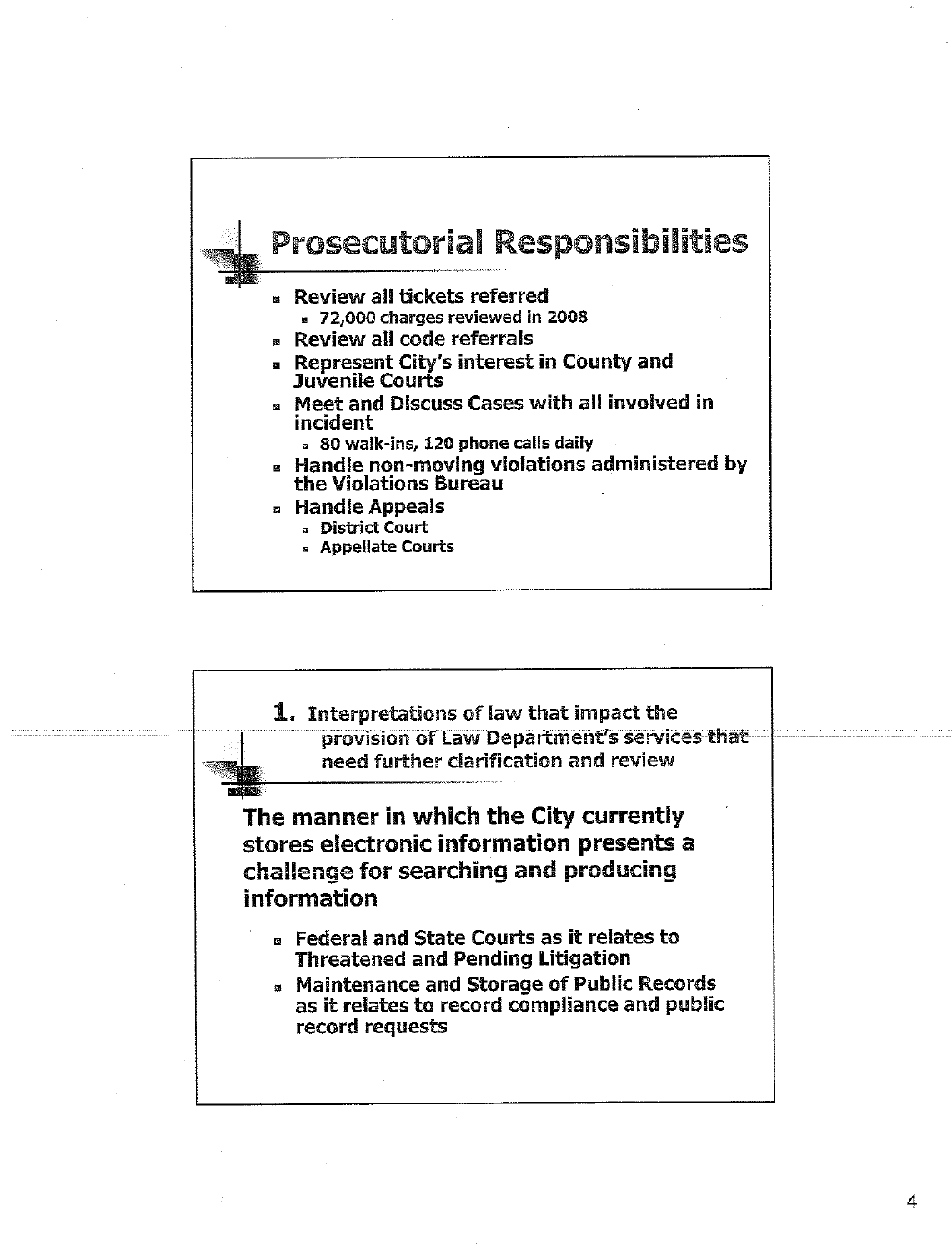

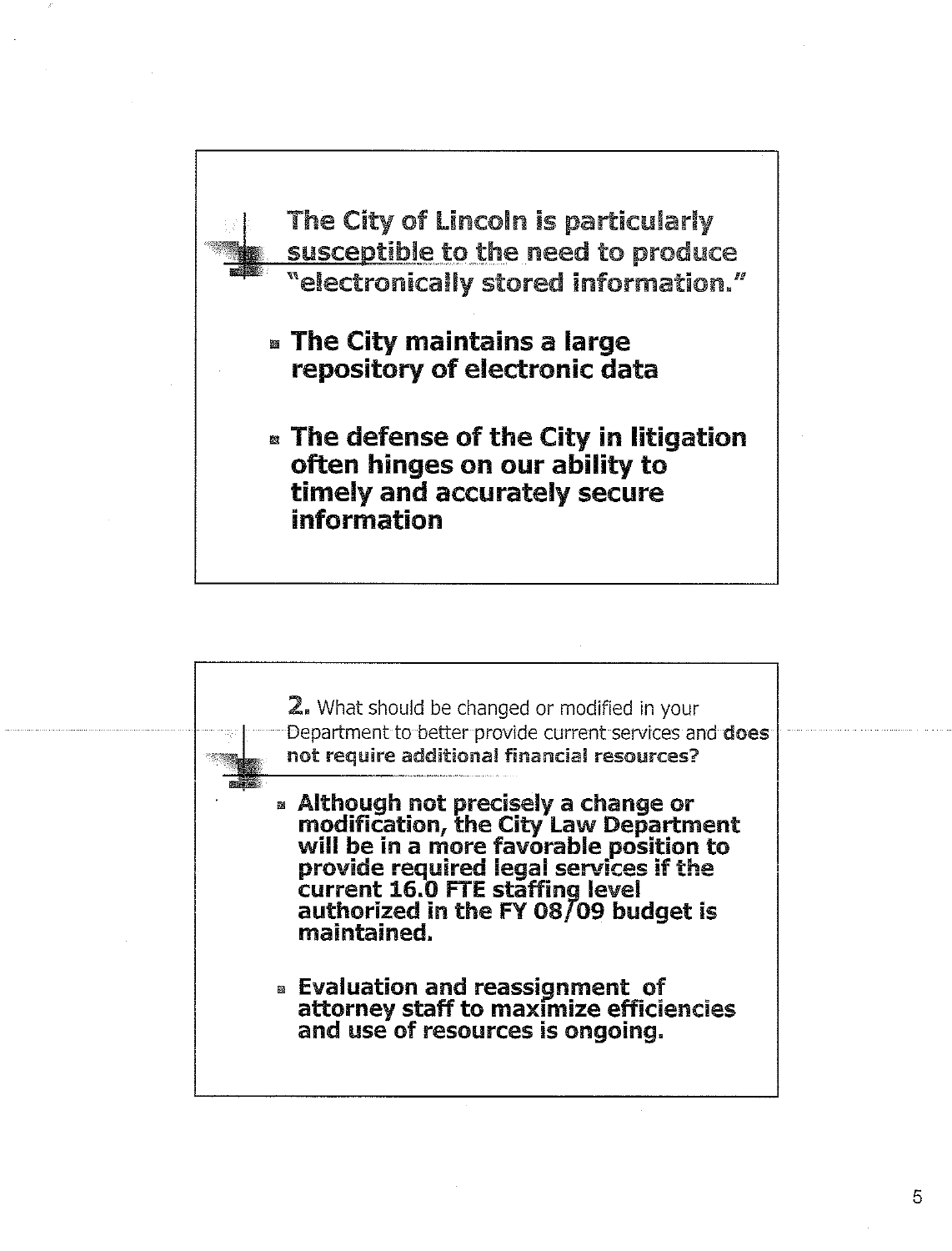

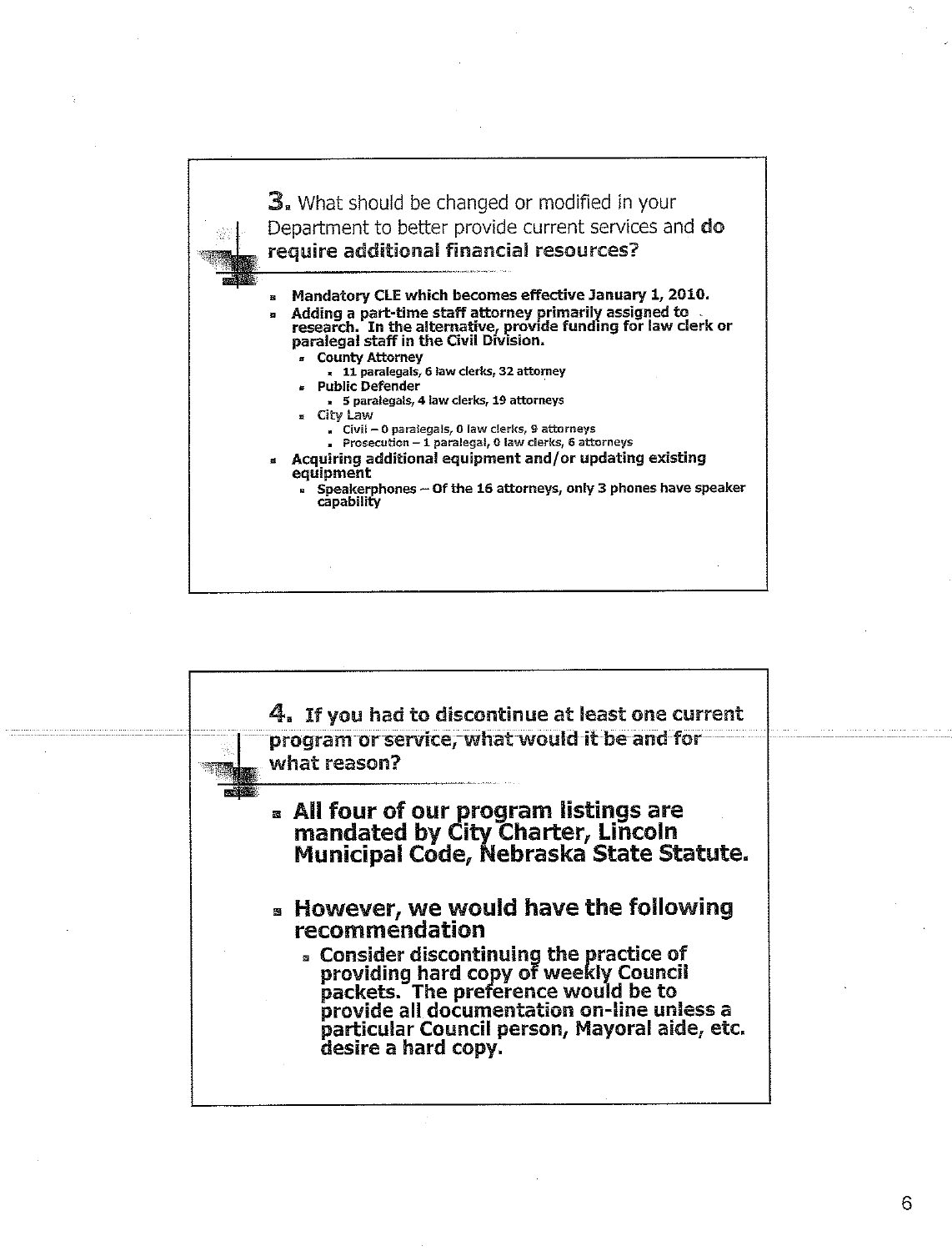

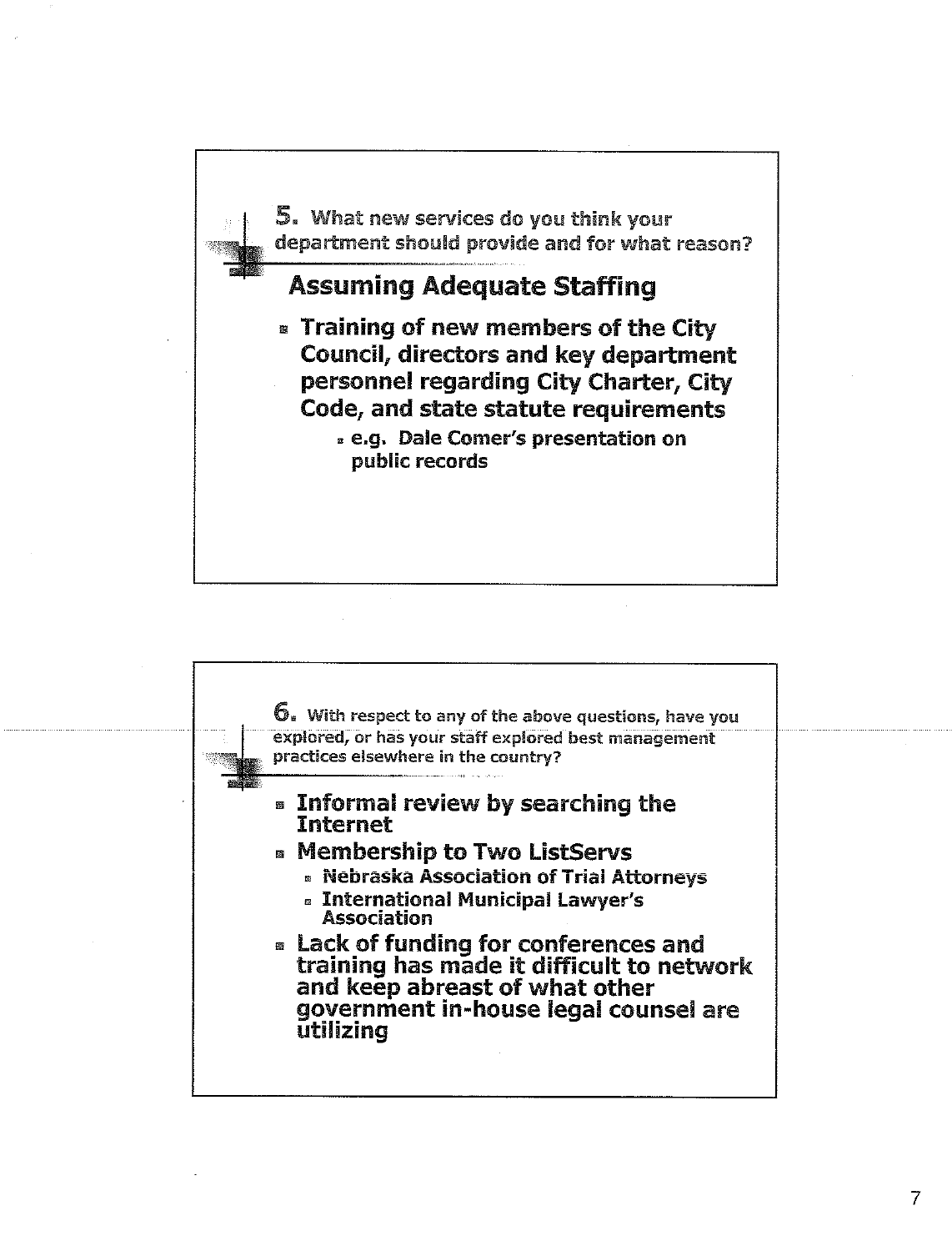

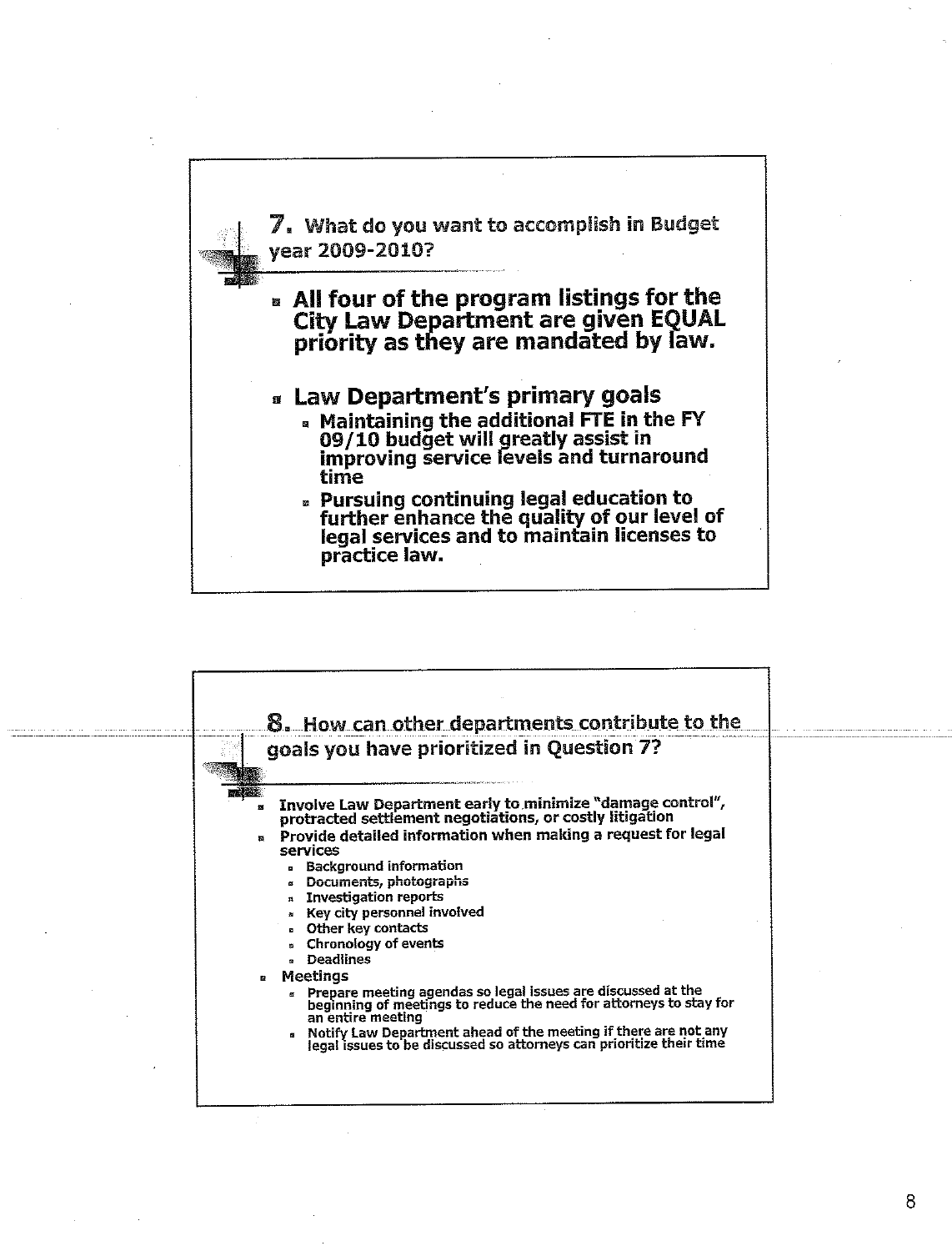# Mayor's Budget Objectives - 2009/2010

1. Interpretations of law that need further clarification or review.

- Nebraska State Statute requires local health departments to provide the core functions of public health and the 10 essential services
- $\bullet$  § 71-1626 (core functions)
- $\bullet$  § 71-1628.04 (essential services)
- LLCHD provides both the core functions and 10 essential services

# 2. What should be changed or modified in your Department to better provide current services and which do not require additional financial resources?

Implementation of electronic medical record (EMR) system.

Direct care services for at-risk populations

Expand our concept of services delivered in group settings, as opposed to individual by individuals, Treatment to Costly

Re-organization/Re-classification of existing personnel to cover staff vacancies.

Cross training in our customer service check in area-increased efficiencies in Peak Demand Times

Implement electronic billing, revenue tracking and reconciliation from Dentrix, Permits Plus, Animal Control and EHS to the City's financial system

# 3. What should be changed or modified in your Department to better provide current services and which do require additional financial resources?

An increase in case finding activities to decrease barriers to health services. An automated license enforcement system.

Increase prevention activities, far less costly than treatment

(Dentrix) is the use of digital radiography.

Develop Permits Plus applications for all EPH programs create data reports in Crystal Reports, and utilize other technologies in the field (tablet inspections, etc.). .

# 4. If you had to discontinue at least one current program or service, what would it be and for what reason?

Homeless Health Screening & Outreach Program. Education Officer in Animal Control Dental screenings/outreach for adults in the community GIS position, train other staff to assist Small Family Child Care (Child Care Connections)

5. What new services do you think your department should provide and for what reason?